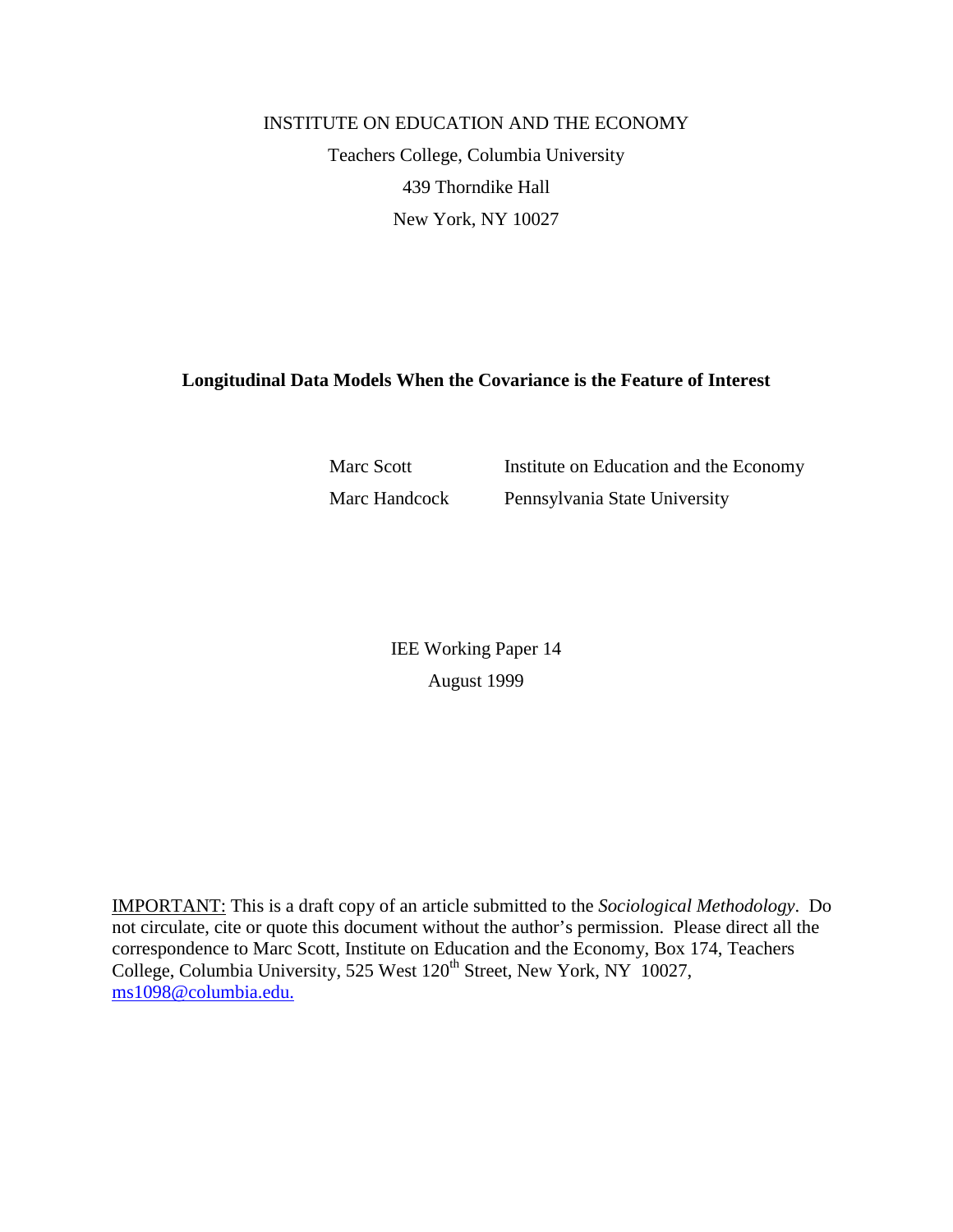# Longitudinal Data Models When Covarian Covariance Over Covariance Structure is the structure is the structure i Feature of Interest

Marc A. Scott and Mark S. Handcock

May 25, 1999

#### Abstract

We present several approaches to modeling the covariance in longitudinal studies whenthe covariance itself is the primary focus of the analysis. This is <sup>a</sup> departure from much of the work on longitudinal data analysis, in which attention is focused solely on the crosssectional mean and the in
uence of covariates on the mean. Such analyses are particularly important in policy-related studies, in which the heterogeneity of the population is of interest.We describe a flexible, parsimonious class of models for covariance structure appropriate to such analyses, which we call proto-splines. This class extends the set of available random coefficient models by allowing a degree of uncertainty in the design matrix associated with the random coecients. One important feature of this class is that it provides a decomposition of the variance into interpretable components. We compare several implementations of this class to a more commonly employed mixed effects model to describe the strengths and limitations of each approach. These alternatives are compared in an application to long-term trends in wage inequality for young workers. The ndings provide additional guidance in the process of selecting appropriate models.

# 1 Introduction

### 1.1 Motivation

An increasing number of social and behavioral science studies collect information from subjects at several points in time. These longitudinal studies enable researchers to study changes in the phenomena of interest over the life-course of the sub jects. Explanatory covariates collected contemporaneously are often linked to the response via regression forms of individual-specific or population average models. Longitudinal data require more sophisticated models such as these to account for the dependence of the responses within individuals (Diggle, et al. 1994). In some studies, attention is focused solely on the cross-sectional mean, and the influence of covariates on the mean. As a result the motivation for the treatment of the covariance structure is to improve the model for the mean structure rather than forming realistic representations of the covariance itself. However, the covariance structure is of central importance in many policy-related studies. In these studies, one is trying to understand the structure of the heterogeneity in a population, and in so doing yield insight into social phenomena.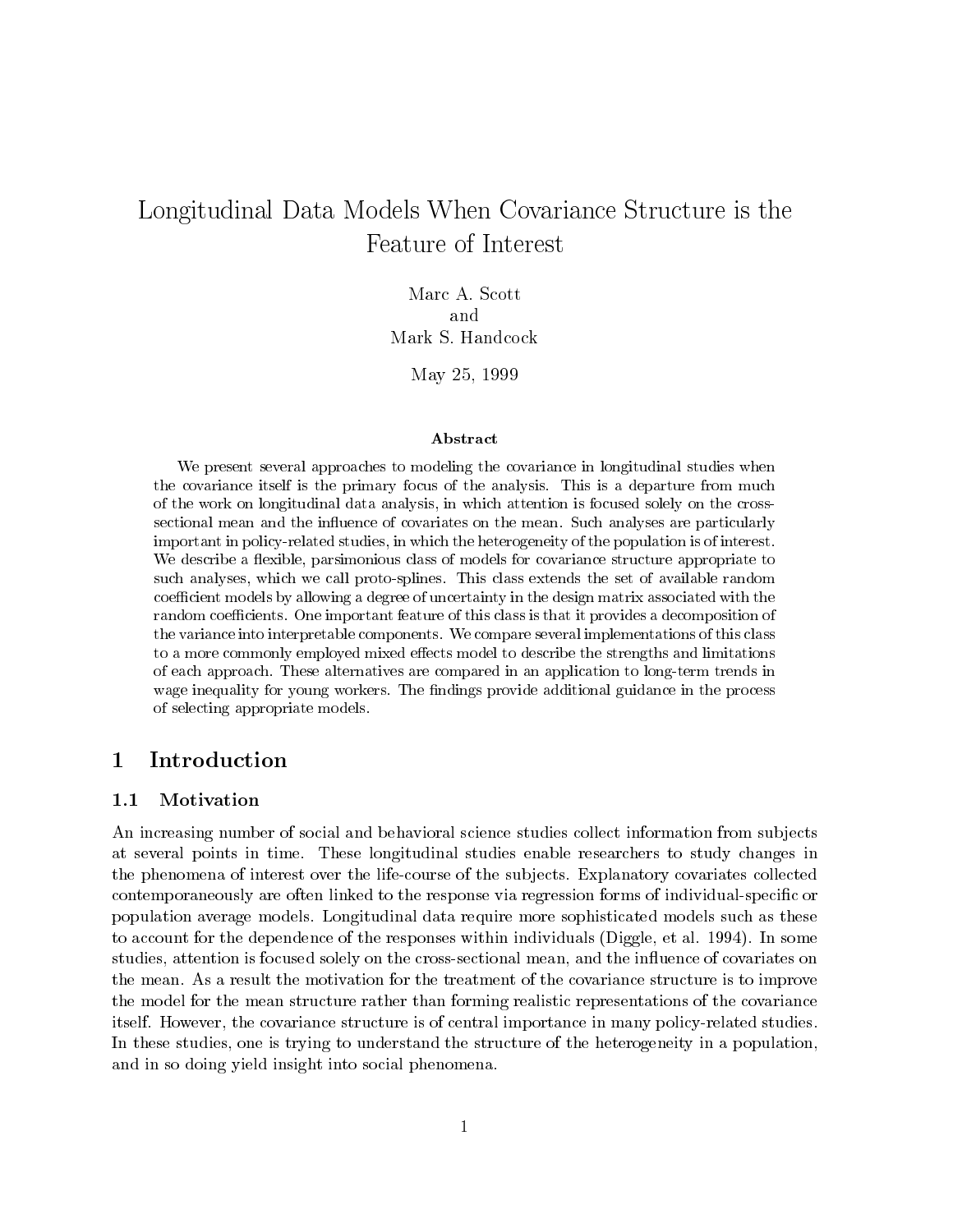For example, in the field of stratification and mobility, the rising inequality of wage outcomes that began in the 1970s and has persisted into the 1990s has prompted labor market analysts to look at long-term trends in these outcomes. One explanation for the observed trends is that wage outcomes have become more volatile. That is, they vary greatly from one year to the next. Longitudinal wage data addresses this hypothesis directly. If individual wage trajectories are relatively smooth, then this indicates stable long-term trends, while bumpy trajectories are evidence of wage volatility. However, in many such studies, there are relatively few observations per individual, making these trends dicult to assess. A variance components model (Searle et al. 1992) for wages may be used to partition the variance into long-term, permanent variation and short-term, transitory variation. We note that the distinction between long- and short-term trends is about fundamental economic mobility. The component of the observed pattern due to permanent variation is a measure of mobility relative to one's peers, while the transitory variation is a measure of individual economic instability. Since long- and short-term trends in wages have substantive meaning, one can compare the resulting partitions from different economic periods. Bernhardt, et al. (1997) apply a mixed effects variance components model to wage data from two young adult cohorts in the National Longitudinal Survey (NLS) and conclude that the growth in overall inequality can be attributed to long-term trends and not to volatility (see also Gottshalk and Moffitt 1994, Haider 1996 and Baker 1997).

In matters with such strong policy implications, proper specification of the underlying mechanism is crucial. Unfortunately, correct specication of covariance structure is hampered by a lack of exploratory methods for longitudinal data. All of this would be less important if the variance components were not sensitive to model misspecication. However, when a model is misspecied, the associated variance components are necessarily incorrect, and any subsequent "partitioning" may be suspect. A by-product of these models are estimates of the individualspecific effects defining the trajectories, and these are highly sensitive to model misspecification as well (Verbeke and Lesaffre 1996).<sup>1</sup>

### 1.2 Scope of analyses

We anchor our presentation by using an example from labor market economics, where these issues are paramount. We will be investigating two datasets from the NLS. The first, or original cohort, is a representative sample of young men aged  $14-21$  first interviewed in 1966 and interviewed annually for the next fteen years (with the exception of 1972, 1974, 1977 and 1979). The second dataset began with a comparable sample of young men in 1979 who have been interviewed yearly since then for fifteen additional years. For comparability between cohorts, we selected only non-Hispanic whites, with resulting sample sizes of 2,614 and 2,373 respectively for the original and recent cohorts. For a detailed description of these datasets and their comparability, see Bernhardt, et al.  $(1997)$ . According to Topel and Ward  $(1992)$ , "the first 10 years of a career will account for 66 percent of lifetime wage growth for male high school graduates and almost exactly the same fraction of lifetime job changes," so it is important to understand trends manifesting themselves in this period.

In this paper, we will present several competing models for covariance structure in longitudinal data and describe their distinct features. One of these, proto-splines, is novel in the

<sup>&</sup>lt;sup>1</sup>Verbeke and Lesaffre (1997) note that the fixed effects are less sensitive to misspecification, but these effects are of less interest in the approach taken here.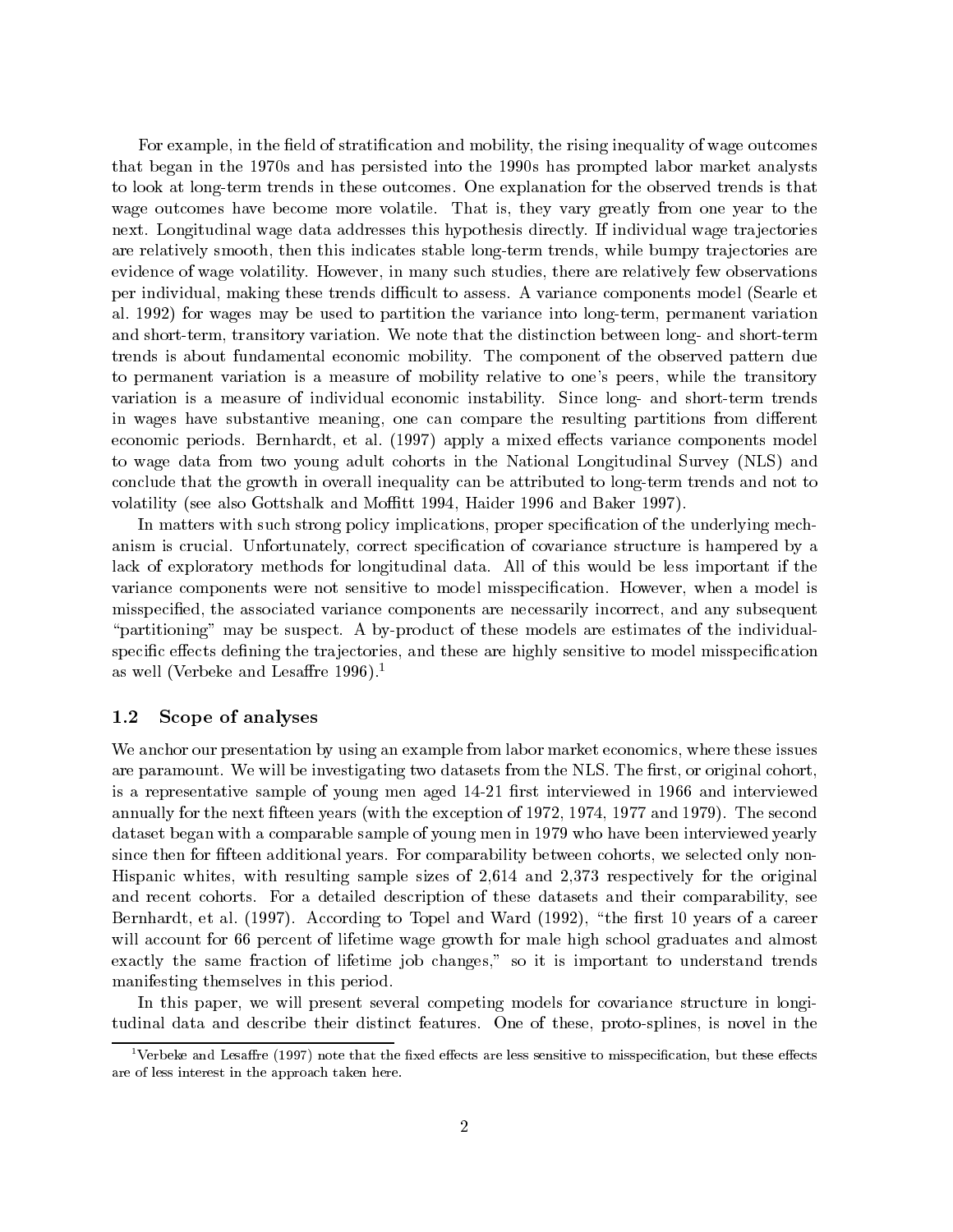literature, so it will be developed in some depth. We begin by describing available techniques for teasing out covariance structure in Section 2. We then discuss a general framework for describing covariance known as latent curve modeling and present the new proto-spline model class in Section 3. Our ultimate goal in the application is to compare the degree of permanent wage trajectory differences from two periods, the 1960s and 1980s. To keep the discussion manageable, however, we focus on the recent cohort in the next two sections. In Section 4, we make comparisons between the competing models and between the two NLS cohorts. We end with a discussion of the substantive meaning of the models, and extensions to other forms.

#### $\overline{2}$ 2 Current Approaches

### 2.1 Exploratory methods

Exploratory methods should provide a way to visualize a complex set of curves in space and inform model building. Longitudinal studies often involve many sub jects, so that a traditional plot superimposing the curves will be hard to evaluate. We illustrate the problem by plotting wage profiles for about 800 young adults from the NLS recent cohort in Figure 1. It may appear that there are fewer than 800 trajectories displayed, but remember that these vary in length from two to sixteen years, so no single individual spans the entire age range. While we can gather some sense of where most of the curves lie and how they fan out over time, it is hard to describe their variation succinctly. For example, the curves do not simply start out higher or lower—the rate of growth appears to vary as well.



Figure 1: Wage trajectories for approximately 800 young adult workers in the NLS, 1979-1994 (recent) cohort: plot of logwage by age

Some techniques are designed to locate "representative curves" (Diggle et al. 1994) from a set of curves. These include principal components and principal points methods developed by Jones and Rice (1992) and Flury and Tarpey (1993). With these methods, the analyst attempts to identify one or more curves that capture the main patterns of variation in the full set. Representative curves for the above data could include one near the center of the mass, one exhibiting strong growth, and another flatter curve showing little to no growth. The proportion of curves near each of these exemplary ones would give some indication of the overall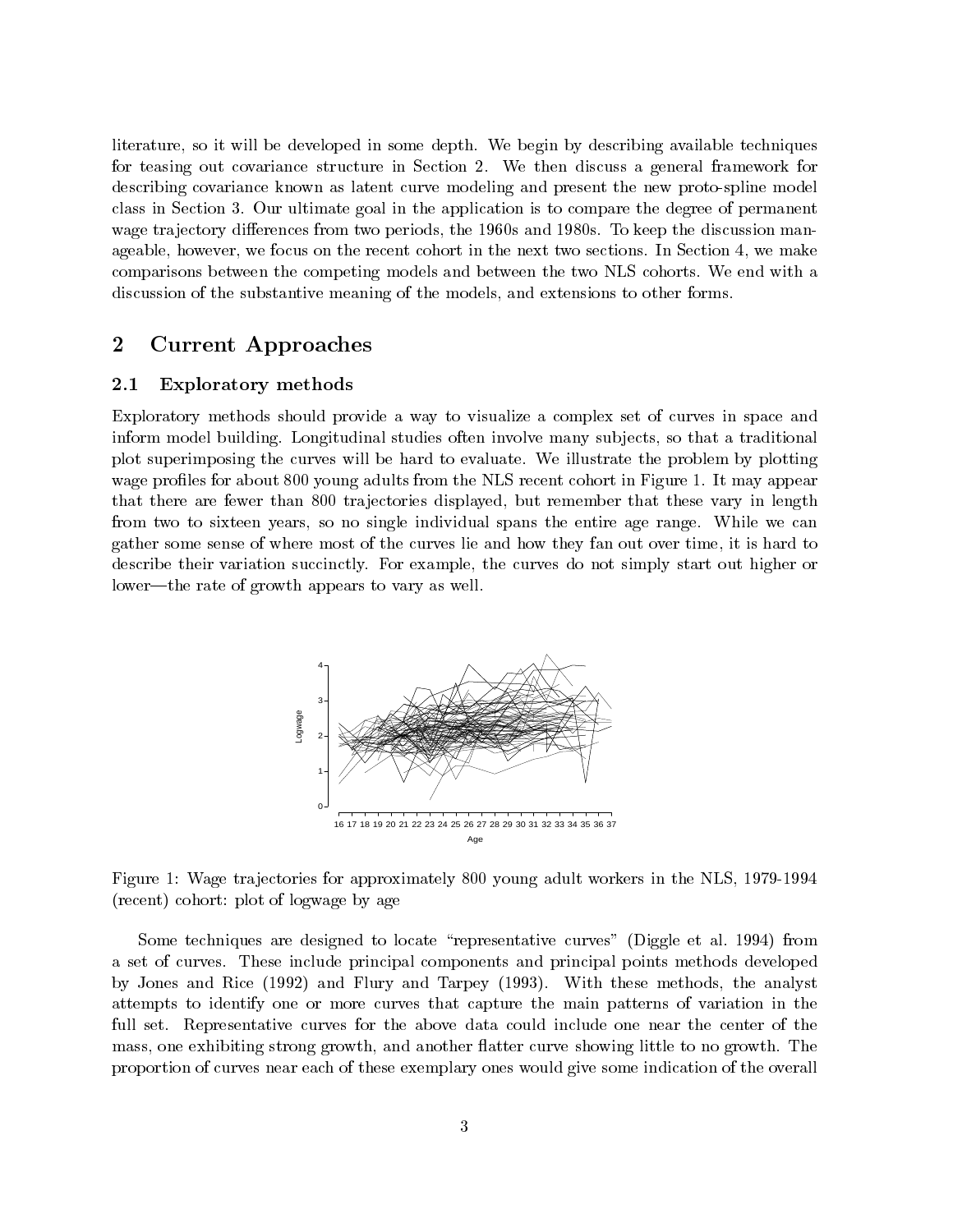distribution.<sup>2</sup> Such techniques are an important step in understanding a general aspect of the covariance, such as where most curves lie, but they offer little information about how curves within each cluster vary with respect to the representatives. While the approximate regions of high, moderate and low growth may be identied, how often and by how much individuals exceed or fare worse within these clusters is not captured.

At the exploratory stage, our goal is to describe the variation between the curves. We can glean some global information about that variation without looking at every curve using two tools, which we now describe.

Stacked boxplots, in which the grouping variable is age in the time sequence, can yield some insight, as Figure 2 shows. Again, we witness a fanning out of wages as individuals age and can notice some reduction in variation at age 37. However, this graphic fails to incorporate any longitudinal features of the data, because it is a cross-sectional summary of age-specific characteristics. It essentially points to the next stage of an analysis, which would be to determine how often subjects with higher wages at young ages maintain these over the life course. In other words, if one were to superimpose the individual curves on the stacked boxplot, would they tend to fall strictly above or below the median, and does this shift over time?



Figure 2: Boxplots summarizing logwage by age for young adult workers in the recent cohort

The variance of logwages increases as an individual ages and so the underlying process is non-stationary. Suppose that a response  $Y(t)$  at age t is non-stationary with  $\sigma^*(t) = \text{var}(Y(t))$ . If the increments of  $Y(t)$  in t form a stationary process then  $Y(t)$  is called intrinsically stationary. Under this weaker assumption, the variation is often summarized by the variogram (Diggle, et al. 1994):

$$
\gamma(u) = \frac{1}{2} \text{Var} \left[ Y(t) - Y(t+u) \right], \ u \ge 0,
$$
\n(1)

where  $u$  measures the distance (in our case, time) between observations. This model specifies that the covariance of  $Y(t)$  and  $Y(t+u)$  is

$$
Cov(Y(t), Y(t+u)) = \frac{1}{2}\sigma^2(t) + \frac{1}{2}\sigma^2(t+u) - \gamma(u). \tag{2}
$$

A nonparametric estimate of the variogram for the NLS data is displayed in Figure 3.

 $^2\rm{This~partitioning~can~be~viewed~as~a~clustering~problem.~Clustering~longitudinal~data,~which~is~often~unbal-}$ anced, may require some preliminary adjustment to the data and is discussed in Scott (1998).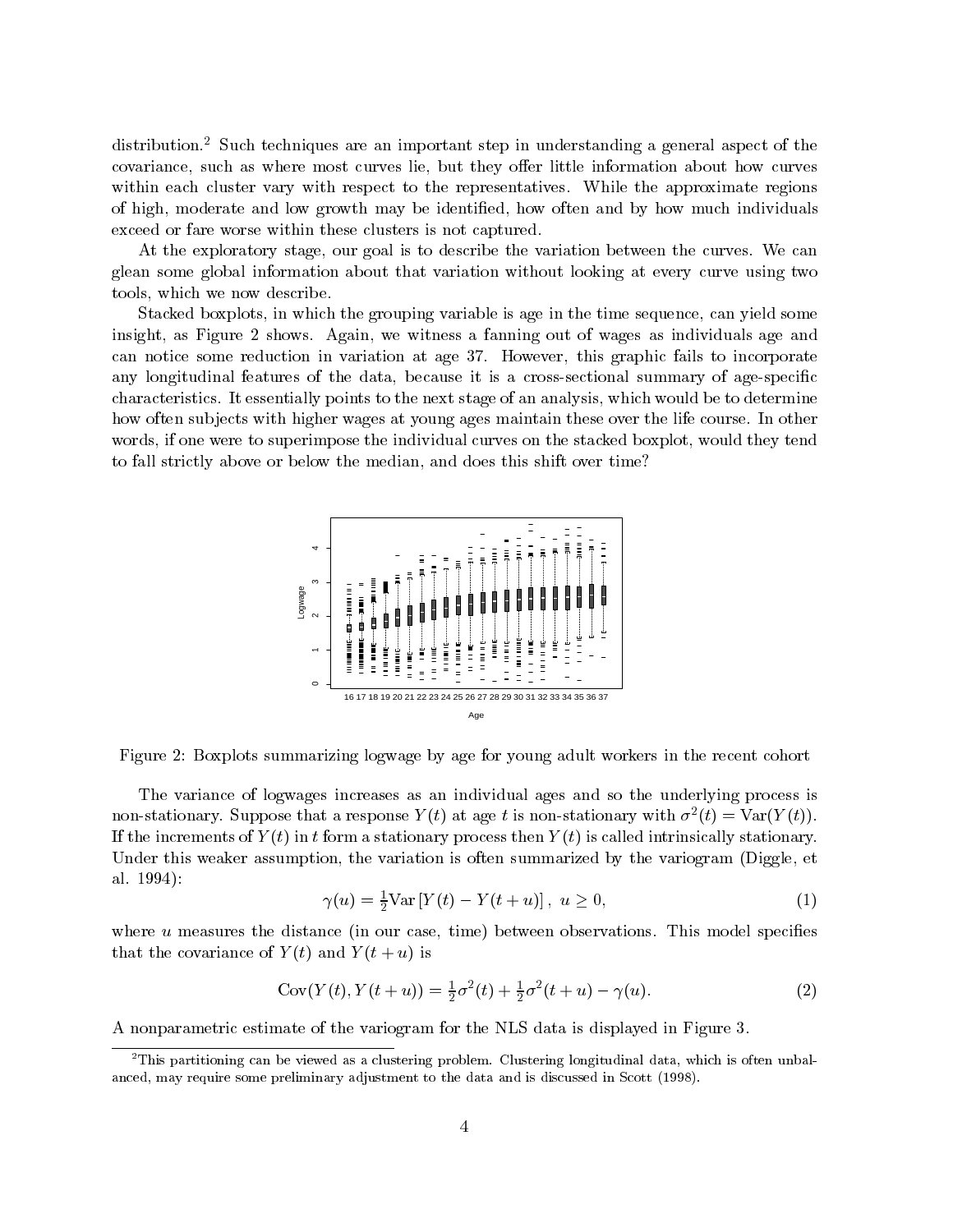

Figure 3: Variogram of mean-reduced logwage for young adult workers in the recent cohort

We placed a horizontal line at the level of the weighted average of the age-specific process variances, so that the scale relevant to a stationary process is apparent. We then computed confidence intervals for the variogram point estimates following Cressie  $(1991)$ ,<sup>3</sup> and we fit a smooth curve to those points.

The shape of the variogram suggests that a fair amount of structure remains in this data after removing a mean process. Had this not been the case, the variogram would have resembled a horizontal line. As the gap between observations widens, the variogram increases, indicating a decrease in correlation between observed wages. The fact that even at the widest gaps there is still some positive correlation may indicate that long-term stratication in wages does persist. In other words, for a single individual initial and final wages are often both larger or both smaller, describing a persistent stratification between individuals over the life course. We will explore aspects of this hypothesis in later sections. Finally, we note that the variogram is often used to construct covariance models directly. That is, parametric models for the variogram are often assumed and estimated from the data. This is appropriate in other contexts, but when population heterogeneity is of key interest, these models are less substantively interpretable than the models presented below. We do not pursue them here—see Jones 1990 for a detailed discussion.

#### $2.2$ Covariance models

In order to go beyond the above descriptions of the covariation, we introduce models that incorporate covariance structure directly in their formulation. Broadly speaking, there have been two approaches to modeling the heterogeneity in longitudinal data. The first allows the covariance structure to be specied nonparametrically. The methods of Davidan and Gallant (1993), Diggle and Verbyla (1998) and Gasser, et al. (1998) describe the multivariate density of the response process. As exploratory methods, they should expose interesting structure, but their nonparametric nature limits one's ability to interpret the results, especially in the context of variance components. The second approach is to propose a parametric model for the process,

 $3$ We note that simultaneous confidence bands would be more informative, since we are effectively estimating a whole curve, but we do not explore these in this paper.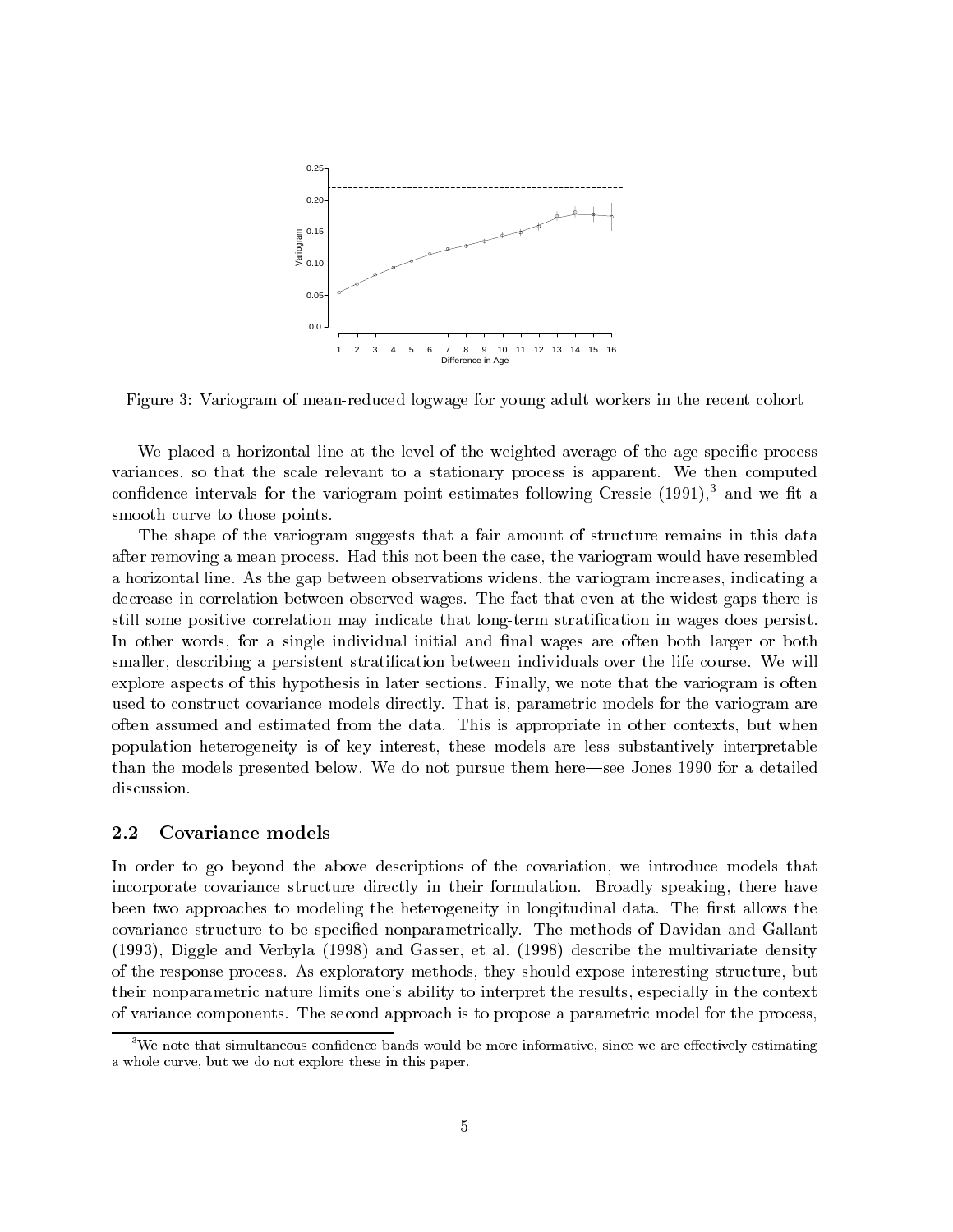and then use the parameter estimates to describe the variation. The simplest model upon which many others are built is the random coefficient (or mixed effects) model (Longford 1993). These assume there is a common mean structure, called the fixed effects, and then provide latitude for the analyst to specify the systematic variation about the mean (these are called the random  $effects).$ 

For example, a random coefficient model may postulate that wage growth is reasonably approximated by a random quadratic curve in time, as follows.

$$
Y(t) = X(t)\beta + Z(t)\delta + \epsilon(t)
$$
\n(3)

In this model,  $Y(t)$  is the response, the vector  $X(t)$  captures the structure of the fixed effects and the vector  $Z(t)$  does the same for the random effects, while  $\epsilon(t)$  is a residual process. For quadratic growth,  $X(t)$  and  $Z(t)$  would have a component for constant, linear and quadratic polynomials in time. The vector  $\beta$  consists of coefficients corresponding to the columns of  $X(t)$ and  $\delta$  is a set of random coefficients, one for each column of  $Z(t)$ . Note that the above formulation for the response  $Y(t)$  is that of a stochastic process. The  $\delta$  are often assumed to be multivariate Gaussian, as are the  $\epsilon(t)$ . Continuing with our quadratic growth example,  $\delta$  may be modeled as trivariate Gaussian, with the six parameters of the covariance matrix left unrestricted.4 Any systematic variation is captured in these parameters; for example, the constant and linear terms may be negatively correlated, so that high initial responses show less growth over time, while smaller initial responses grow more rapidly. We will fit such a model in Section 4.1.

Our goal is to describe interesting trends in covariance, but these models typically summarize this structure in general terms. With random quadratics, for example, the extent of divergence from the mean structure is of interest, substantively, but no single covariance parameter summarizes this extent—all the variance components must be interpreted simultaneously. Thus, we may be able to describe the density of random quadratics, but the result may be difficult to interpret.

### 3 Latent curve models

#### 3.1 General description

Meredith and Tisak (1990) propose that covariance structure can be decomposed into meaningful components known as latent curves. In this formulation,

$$
Y_i(t) = \mu(t) + \sum_k \omega_{ik} \phi_k(t) + \epsilon_i(t), \qquad (4)
$$

where  $T_i(t)$  represents the response for the  $i$  -marvidual,  $\mu(t)$  is a mean function,  $\omega_{ik}$  is the individual-specific coefficient associated with the  $k^{\text{th}}$  latent curve  $\phi_k(t)$  and  $\epsilon_i(t)$  is the residual process. If the  $\phi_k$  are known, then the above is similar to ordinary regression, with  $\phi_k$  functioning as the columns of the design matrix  $X(t)$  ( $\mu(t)$  can be incorporated into the fixed design as well). However, subjects have their own regression coefficients; removing the subscript  $i$  from all terms

<sup>&</sup>lt;sup>4</sup>This random quadratic model, with six parameters, is relatively complex. Simpler models, such as an  $AR(1)$ process may fit the data, but do not have a straightforward variance components interpretation, so they are not as useful in this context (see Jones 1990 for a discussion).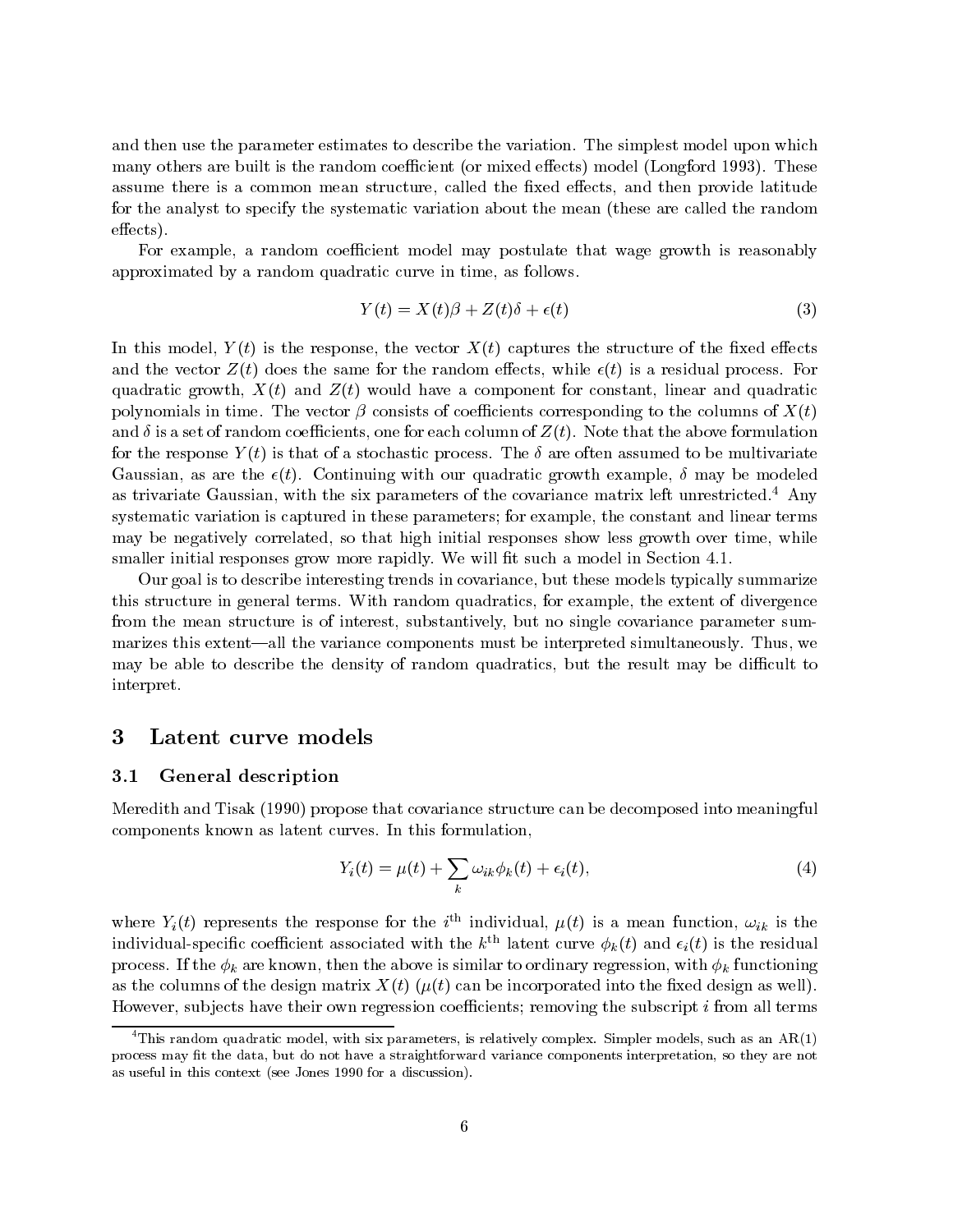and evaluating the expression at finitely many time points will reduce the above to ordinary regression. We suppress explicit reference to the cross-sectional mean  $\mu(t)$  in most of what follows.

When this model was originally presented, it was assumed that the latent curves would be estimated directly from the data. With a few additional assumptions, this is a factor analysis, which is a particular decomposition of the covariance structure. The large variability inherent in such covariance estimates prompted researchers to impose smoothness constraints on the curves (Rice and Silverman 1991). The factor analytic decomposition can be justified on theoretical grounds using the Karhunen-Loève expansion of an  $L_2$  stochastic process.

#### 3.2 A stochastic process representation

The Karhunen-Loeve expansion represents a mean-zero stochastic process  $Y(t)$  as a stochastically weighted (potentially infinite) sum of basis functions as follows.

$$
Y(t) = \sum_{k} \omega_k \phi_k(t) \tag{5}
$$

The  $\phi_k(t)$  are taken to be orthonormal, and the  $\omega_k$  are uncorrelated random variables. If we require the  $\omega_{ik}$  be stochastic in the latent class model (4), then it is a finite approximation of (5) with additional mean and error terms. The important aspect of model building for stochastic processes is thus the specification of the latent curves  $\phi_k$  and the distribution of the stochastic weights  $\omega_{ik}$ .

The analyst must consider these specifications simultaneously, as the following illustrates. The Karhunen-Loeve expansion requires that the stochastic weights be uncorrelated, but not necessarily independent. If the weights are independent, then the data generating mechanism specifies that subjects receive a series of random shocks, each one taking the form of a latent curve. These shocks are independent, so receiving a large shock from the first curve does not mean one will receive a large shock from the next. This may or may not be appropriate for the substantive problem, depending on the shape of the shocks. In the social and behavioral sciences, it is often assumed that various in
uences emanate from common but unobservable factors, sometimes referred to as latent traits. In this case, dependent shocks seem more reasonable, since we would expect certain perturbations to occur together. If the shocks are constrained to be orthogonal to each other, independent weights are more tenable.

#### 3.3 The proto-spline model class

Scott (1998) and Scott and Handcock (1998) introduced the proto- spline class of heterogeneity models to address these and other concerns. Motivated by a longitudinal study of wage growth, the authors formulated a class of models that capture long- and short-term features of the covariance structure. These components are of substantive interest in labor market economics. The models use a latent curve formulation to identify long-term patterns of variation, which yields a meaningful variance components decomposition. The proto-spline class is distinguished by the data-adaptive manner in which the curves are estimated. We will now describe this class in detail.

Proto-splines incorporate some of the smoothness features of nonparametric models but remain estimable as a parametric form of covariance. The approach also manages to satisfy a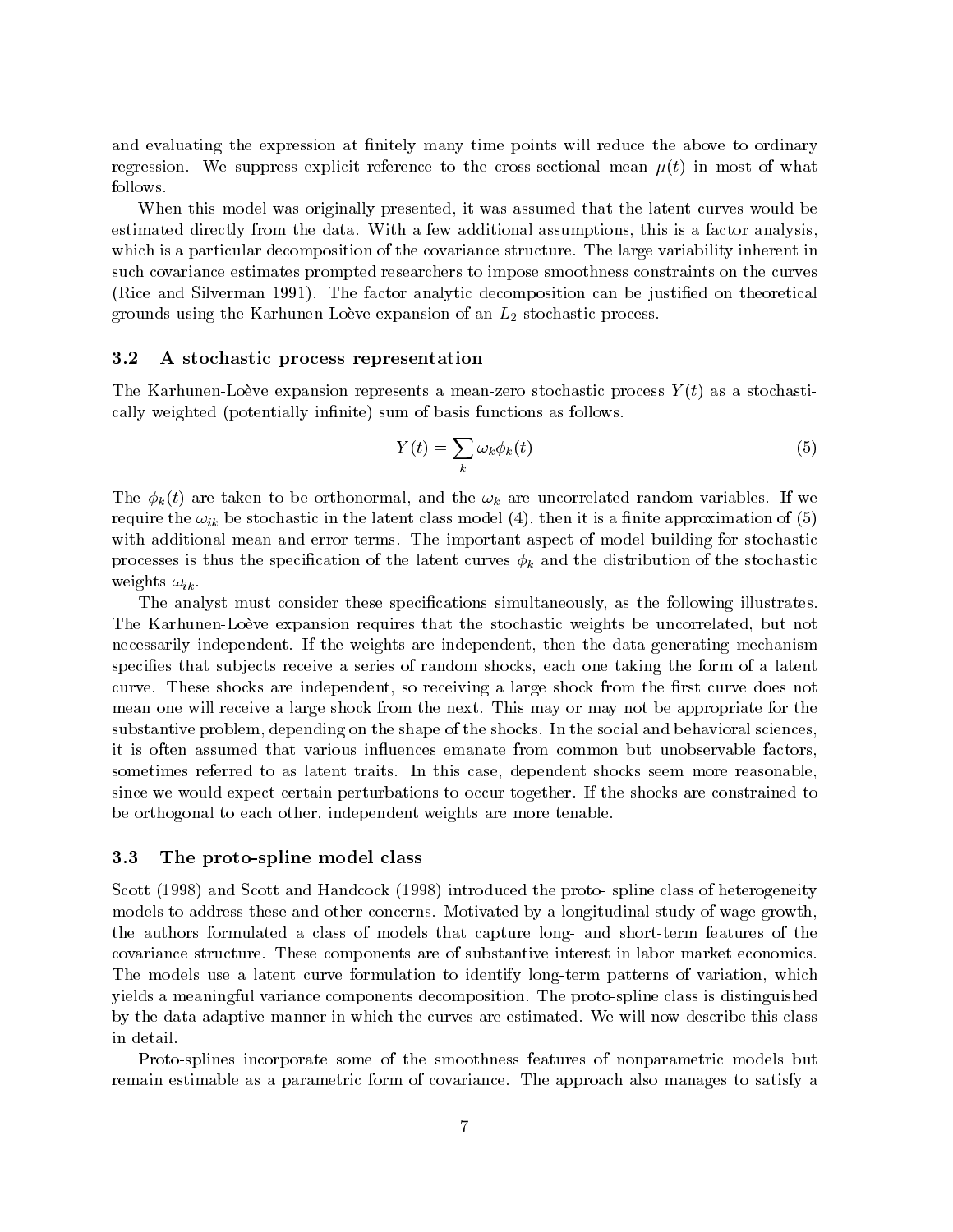between-curve orthogonality condition without imposing external constraints on the estimation. The way we incorporate these features keeps the model parsimonious, interpretable, and easy to estimate.

The proto-splines class is derived from the model class of Meredith and Tisak (1990),

$$
Y(t) = \mu(t) + \sum_{k} \omega_k \phi_k(t) + \epsilon(t). \tag{6}
$$

We have dropped the individual subscript i to emphasize that the  $\omega_k$  are viewed as random coefficients. This model class is still too general to be estimated. We need to assume a distributional form for the random coefficients and we need to specify the form of the functions  $\phi_k(t)$ somehow. For several reasons, including interpretability, we currently restrict these functions to be orthonormal. Using the Karhunen-Loève expansion, our model is a finite approximation of an  $L_2$  stochastic process with the addition of mean and error terms.

We create a link between members of this class and nonparametric models in the way that we construct the latent curves. Suppose for the moment that we believe that most of the stochastic variation can be described by one curve,  $\phi_1$  (this is a single latent curve model). What remains is the choice of a class of functions H in which our estimate  $\varphi_1$  will reside. One choice for H is the smooth set of functions known as the natural cubic splines. Splines are defined in terms of  $T$ ordered know this time  $\sum_{i=1}^n x_i$  and  $\sum_{i=1}^n x_i$  and  $\sum_{i=1}^n x_i$  and  $\sum_{i=1}^n x_i$  are  $\sum_{i=1}^n x_i$  and  $\sum_{i=1}^n x_i$ a cubic polynomial on all intervals  $(a, t_1), (t_1, t_2), \ldots, (t_T, b)$ , it is everywhere continuous, and it has continuous rst and second derivatives on the entire interval T . Natural cubic splines have second and third derivatives equal to zero at endpoints <sup>a</sup> and <sup>b</sup> (Green and Silverman 1994). The natural cubic splines are of dimension T, which means that specifying the value of such a spline at its knots describes it completely. Note that  $\phi_k(t)$ , while specified and estimated at T time points, has a functional interpretation in that there is a corresponding curve defined at all points in the interval T . Features of this function, such as its derivative, are thus available and could yield insight into the observed process.

Let  $\psi_1(t),\ldots,\psi_T(t)$  be an orthogonal basis for the cubic splines observed at the T knots. Then  $\phi_1 \in \mathcal{H}$  has representation

$$
\phi_1(t) = \sum_{j=1}^T \eta_j \psi_j(t),
$$
\n(7)

where the  $\eta_i$  are non-random parameters that define the curve with respect to the basis. Extending this to the response variable, for the full model, we have

$$
Y(t) = \mu(t) + \omega_1 \phi_1(t) + \epsilon(t) \tag{8}
$$

$$
= \mu(t) + \omega_1 \sum_{j=1}^{T} \eta_j \psi_j(t) + \epsilon(t), \qquad (9)
$$

where  $\omega_1$  is a mean zero random coefficient with variance one and  $\epsilon(t)$  are i.i.d. Gaussian random variables with variance  $\sigma_z^*$ .

We require  $T$  parameters to specify one smooth curve. Our model has two variance compohents, the variance of  $\omega_1$  and the residual variance,  $\sigma_\epsilon$ , and it is a *parametric* covariance model

 $^5$ Note that the magnitude of the variation associated with  $\phi_1$  is contained in its norm, and the error structure  $\epsilon(t)$  can be made more complex.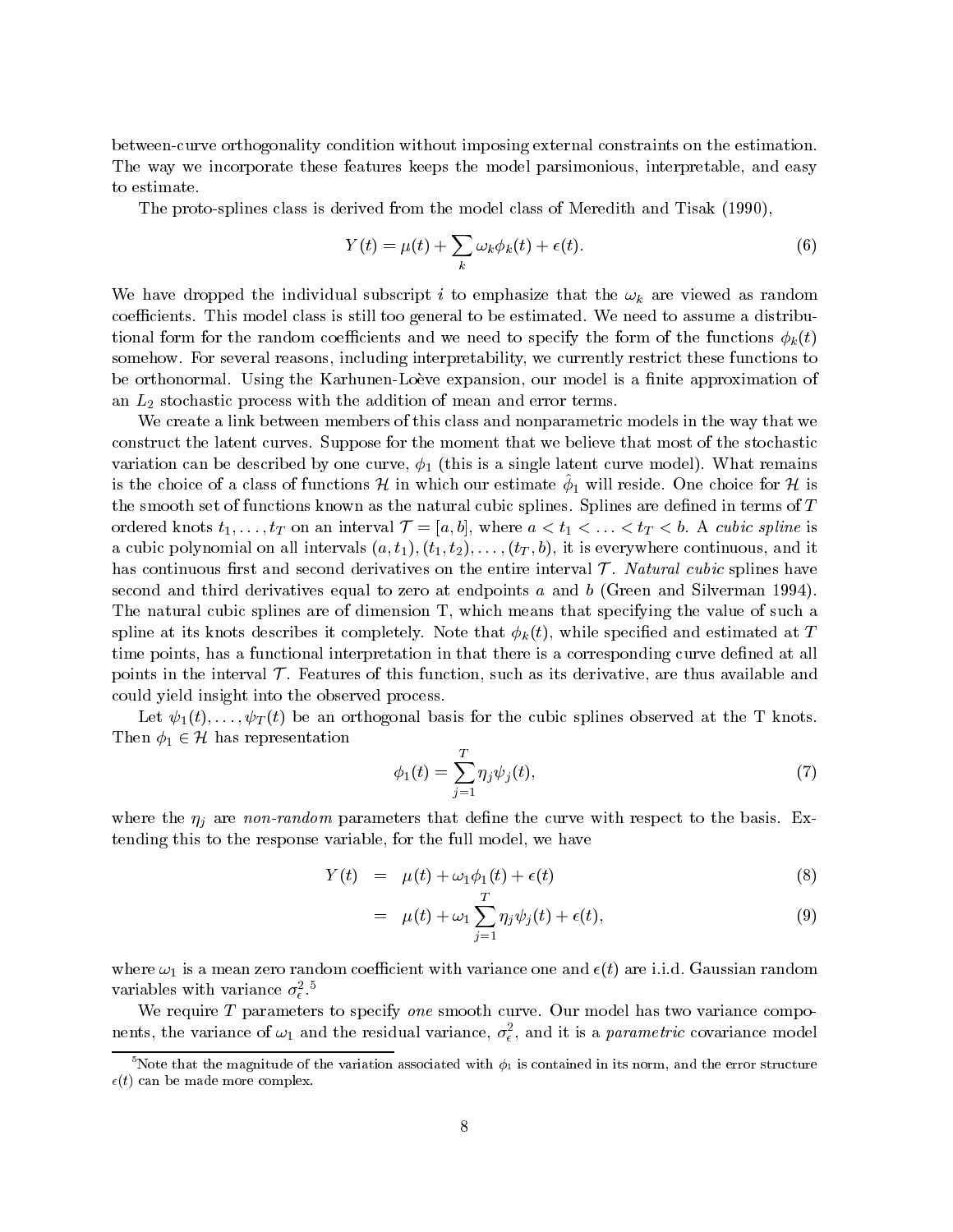with uncertainty in the basis function  $\phi_1(t)$ . This uncertainty is a distinguishing feature of proto-spline models. They are effectively random coefficient models of the linear mixed effects variety, in which the random effects design matrix is constrained to lie in a function space, but the choice of functional element is estimated from the data. In Scott and Handcock (1998) we show that a proto-spline model has the equivalent likelihood of a specific mixed effects model, and we use this fact to do efficient estimation and inference.

#### 3.4 A comparison of proto-spline and mixed effects models

The distinction between proto-spline models and other mixed effects models can be made at this point using the single proto-spline model. The standard mixed effects model has the following form:

$$
Y(t) = X(t)\beta + Z(t)\delta + \epsilon(t). \tag{10}
$$

A key feature of this model is that  $X(t)$  and  $Z(t)$  are known designs. The single latent curve protospline model is precisely the above model, with  $Z(t) = \phi_1(t)$  and  $\delta = \omega_1$ , only  $Z(t)$  is unknown. To illustrate the conceptual difference, we will consider three random quadratic models. For Model I, we assume that we know the exact quadratic curve that describes the structured covariation about the mean. Let  $Z(t) = t + \frac{1}{2}t^2$ , so  $Z(t)$  is a scalar-valued function describing a particular growth structure. Further, let the random eects, , be a Gaussian random variable with unknown variance (the variance is one of the model's variance components). For a specific individual,

$$
Y_i(t) = X(t)\beta + (t + \frac{1}{2}t^2)\delta_i + \epsilon_i(t). \tag{11}
$$

Every subject gets some random multiple of the fixed curve  $t + \frac{1}{2}t^2$ .

For Model II we consider a mixed effects model in which each individual has their own quadratic perturbation as follows. Let the three columns of  $Z(t)$  be given by the vector  $(1, t, t^2)$ , and let  $\delta = (\delta_1, \delta_2, \delta_3)$  be a vector of random coefficients, with a multivariate Gaussian distribution. Then for an individual specific curve,

$$
Y_i(t) = X(t)\beta + \delta_{1i} + \delta_{2i}t + \delta_{3i}t^2 + \epsilon_i(t). \tag{12}
$$

While this is quite flexible, the variance components analysis requires a full description of the estimated covariance structure of the random eects, which are contained in a 3 3 matrix that includes important covariance as well as variance components. We must use all of this information when describing any variance partitioning.

Model I is highly inflexible in that we must impose an exact form for growth beyond the mean. However, the variance component for  $\delta_i$  is highly interpretable—it is the variance of the coefficient of precisely determined shocks to the system, so a larger variance means there is greater dispersion in the growth curves, and that they all follow that form. It would be difficult to make a similar statement about Model II.

For Model III we consider a single latent curve proto-spline model, which offers the interpretability of the simpler model  $(I)$ , and the flexibility of the more complex model  $(II)$ . Let  $\varphi_1(t) = \eta_1 \psi_1(t) + \eta_2 \psi_2(t) + \eta_3 \psi_3(t)$ , where  $\psi_1(t) = 1$ ,  $\psi_2(t) = t$  and  $\psi_3(t) = t$ . While this might

 $6$ Strictly speaking, this is not a mixed effects model, since the design is unknown.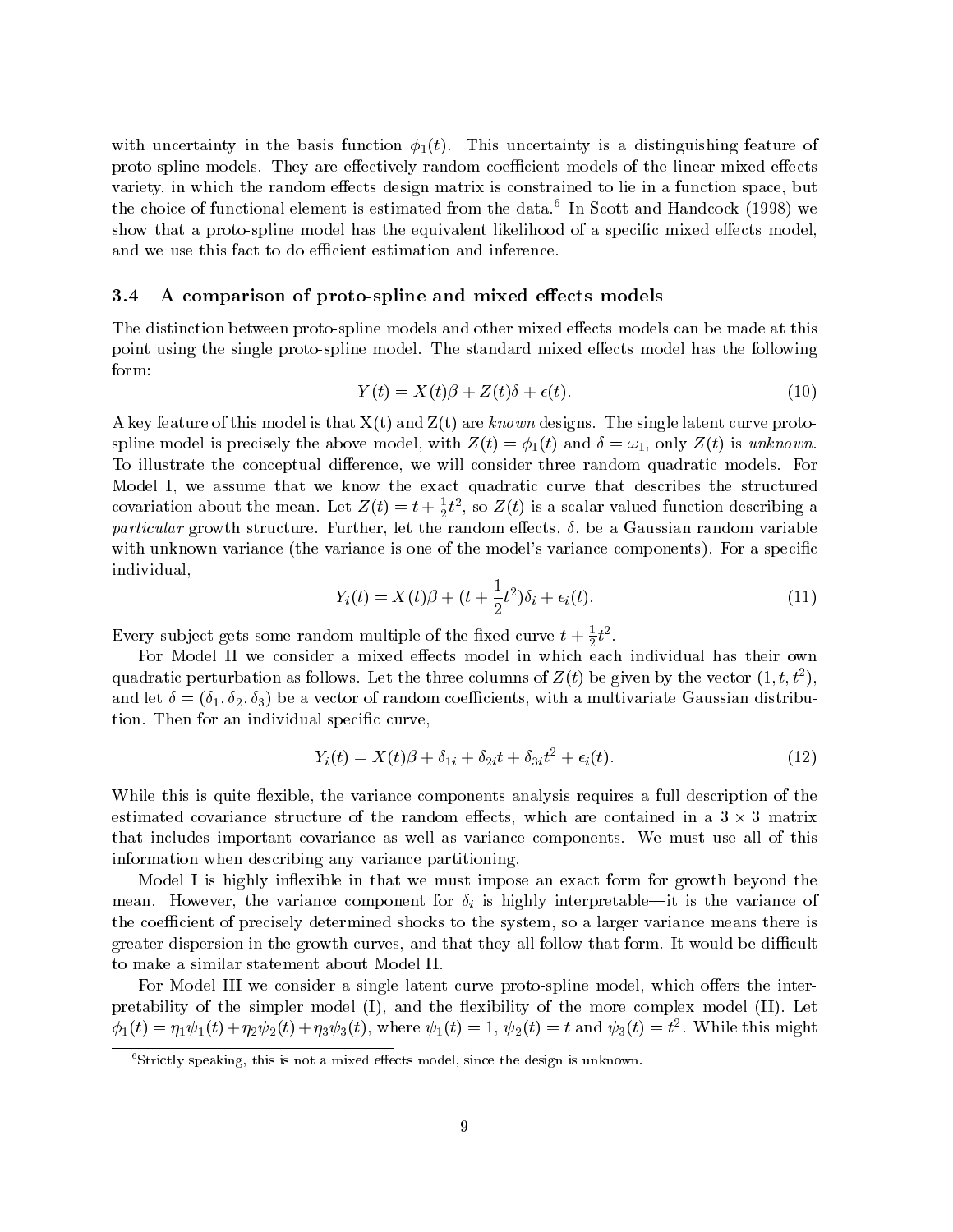resemble model II, the vector  $(\eta_1, \eta_2, \eta_3)$  is common to each individual and does not represent individual-specific random effects. Every individual curve has the following form:

$$
Y_i(t) = X(t)\beta + \delta_i(\eta_1 + \eta_2 t + \eta_3 t^2) + \epsilon_i(t),
$$
\n(13)

with the parameters  $(\eta_1, \eta_2, \eta_3)$  fixed and identical for each individual, a reparameterization (9) that keeps the notation consistent. Each of these models is different, and we claim that the proto-splines offer an effective compromise between the rigidity and flexibility of Models I and II, while remaining highly interpretable from a variance components perspective.

#### 3.5 Estimation of multiple curve proto-splines

In this section we extend the development of the single proto-spline model in  $(7)-(9)$  to the general multiple proto-spline model. We note that the choice of our function space implies that  $\phi_1$  has a nonparametric interpretation, since the curve lies in a (smooth, continuous) function space. Note that the model is not restricted to the space of cubic spline functions. Any finitedimensional function space (or vector space) could be employed, but the smoothness feature of this particular space and its links to nonparametric models was relevant to the development. An advantage to the proto-spline class of models is that the bases may be chosen to reflect the form expected in the substantive process without knowing which specific version of that form is present.7 If we choose models that result in latent curve estimates with a functional interpretation, features such as the derivative become available.

The formulation of proto-spline models satisfies the orthogonality conditions without imposing external constraints on the estimation and limits the number of parameters required, keeping the model parsimonious. Proto-splines exist in the space between parametric and nonparametric models, sharing certain features of each. They also yield highly interpretable latent curves.

We define the full proto-spline class by extending the above example to more than one curve without introducing additional parameters. The main idea is to use only a subset of the T bases  $\psi_i$  to construct each curve  $\phi_{\nu}$ . Let  $\mathcal{I}_{\nu}$  be an indexing function defined on the integers  $1,\ldots T$ , which selects the basis functions used to construct the  $\nu^{\text{th}}$  curve. In our simple example,  $\phi_1$ uses all T basis functions, so I1  $\{1\}$  ,  $\{1\}$  ,  $\{1\}$  ,  $\{1\}$  and the functions, so an a deterministically weighted sum of the basis functions specified by the indexing function  $\mathcal I$  so

$$
\phi_{\nu}(t) = \sum_{j \in \mathcal{I}_{\nu}} \eta_j \psi_j(t) \tag{14}
$$

and then

$$
Y(t) = \mu(t) + \sum_{\nu=1}^{K} \omega_{\nu} \phi_{\nu}(t) + \epsilon(t)
$$
\n(15)

as before. In order to insure orthogonality of the  $\phi_{\nu}$ , the index sets given by  $\mathcal{I}_{\nu}$  must be disjoint. This restriction implies that once we decide to estimate more than one latent curve, the curves are no longer from the class H. Since  $\lambda$  was originally chosen to be the natural cubic splines, we named the resulting  $\phi_{\nu}$  proto-splines, because they are partial versions of a full spline fit. This

 $^7$ An unknown quadratic curve was expected in Model III. More complex function spaces, such as those including jump processes and wavelet bases can be used to adapt the model to the substantive questions of interest.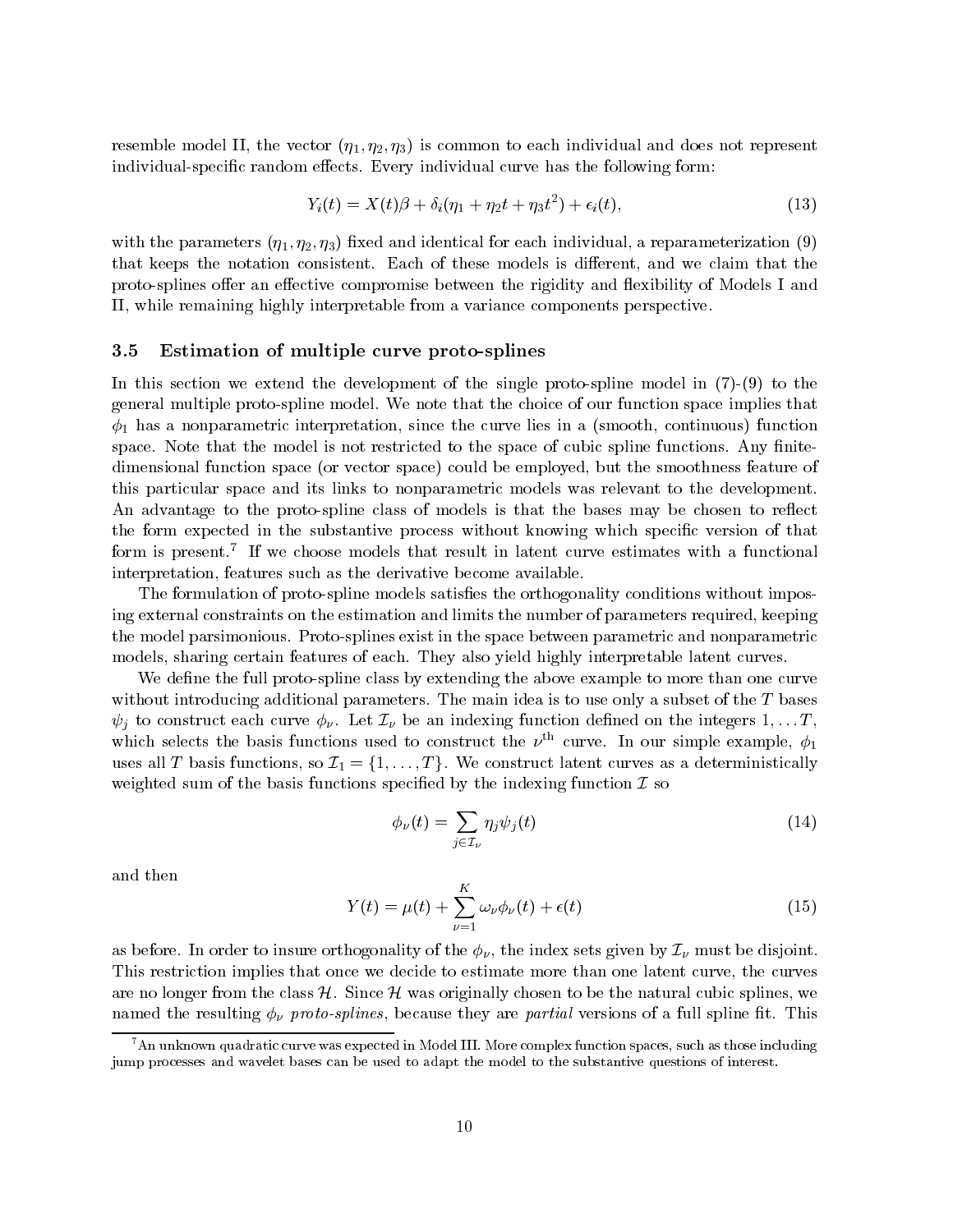method requires T parameters to build all  $K$  curves; if we do not normalize the curves, then for identifiability the random coefficients  $\omega_{\nu}$  are all presumed to have variance one.

To place this model in the context of those previously developed, we examine it for two extreme cases. First, if  $K = T$ , then each proto-spline is just a rescaled version of the basis function. This is essentially the model proposed in Brumback (1996) and Brumback and Rice (1998), although the form of their model was chosen to produce cubic spline predictions for individual curves. If  $K = 1$ , then we are estimating a single principal function (a smooth principal component) in the presence of noise, and it is a natural cubic spline.8

A more useful approach is to choose K to be small in relation to T, so that for equal-sized index sets,  $T/K$  bases are available for each latent curve. Equations (14) and (15) still apply, but the \proto-spline" nature of the curve estimates becomes more apparent. This intermediate case is similar to a principal functions analysis, in which we expect that most of the variation in the process is captured in a few of the largest principal functions. We are enforcing a small number of these by our choice of  $K$ , and we maintain the orthogonality requirement by construction. The limitations of our approach depend on the unknown curves—if they are well-approximated using a few distinct basis functions each (and we can determine the proper set of bases), then our method should work well. Note that this model differs from a principal functions analysis in that we choose our function spaces with substantive features in mind, rather than simple smoothness constraints. We then build our model directly around these structures.

### 3.6 Application to Wage Growth

For ease of exposition, we illustrate our model class by fitting a single latent quadratic curve proto-spline model to longitudinal wage data from the NLS. For the fixed effects,  $X(t)$ , we use a simple quadratic in age; this yields Model III of Section 3.4. In Figure 4, we display the cross-sectional mean of the process. It provides the center from which the curves deviate. In Figure 5, we superimpose 4 simulated realizations from the proto-spline model fit, with the residual process  $\epsilon(\iota)$  suppressed. The integrative  $\varphi_1$  used in that simulation is presented in Figure 6. From this figure, one can see that the growth of wages near the college years of  $18$ to 22 sets the extent of growth for the later years as well. The shape of the single latent curve describes the long-term trend in variation—strong growth in the 20s, followed by steady but diminished growth in the 30s. Each realization is simply the mean curve plus some random  $\min$   $\mu$  (positive of negative) of the latent curve  $\varphi$ ].

One might be concerned that imposing a quadratic latent curve is overly restrictive and essentially forces the decomposition into the shape indicated above. However, within the class of quadratic curves there are pure linear and constant curves, so if there were no change in the growth rate at early and later ages, then we would expect a different fitted latent curve. By forming a single latent curve spanning all ages, we are specifying that we want this curve to represent long-term structure, within the quadratic class. More complex spaces may reveal more complicated dependencies, should they exist, and they should be considered in the model selection process.

In Figure 5, we see that the effect of the single latent curve crosses the mean at age 17. The  $\max$  are the form  $\varphi_1$  frear this age corresponds to a negligible amount or permanent variance, but even this is not predetermined by our choice of basis. If below-mean wages at those ages

 ${}^{8}$ Principal functions are defined and discussed at length in Ramsay and Silverman (1997).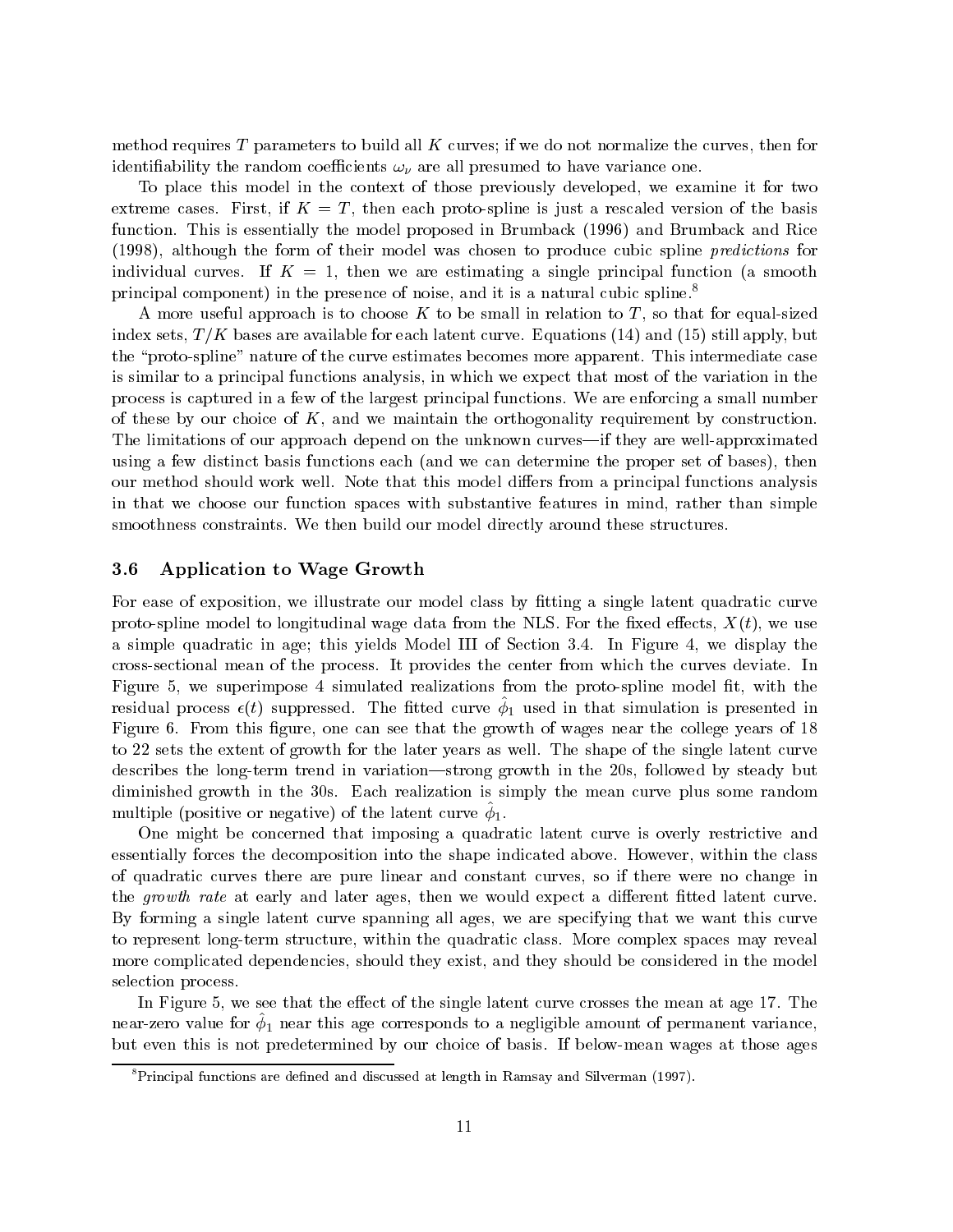

Figure 4: Mean curve for single proto-spline model



Figure 5: Curves for random coefficients one and two standard deviation from the mean for single proto-spline model

were to lead to much larger gains later on, the "crossover" would be at some later age. Random quadratics do limit us to a single change in the direction of growth (positive or negative), while higher order polynomials would not. Finally, note an important difference between this model and Model II. In Model II, each individual has a uniquely shaped quadratic curve, so it may rise quickly and not level off, or it may level off quickly. In our model, which is basically Model III, every individual's variation beyond the mean has the same shape, given by  $\phi_1$ —only the magnitude of that variation is allowed to vary.

#### $\overline{\mathbf{4}}$ Comparisons of models

To illustrate how the models differ in practice, we apply several different covariance models to labor market data from the NLS. After a preliminary analysis, we found that the mean structure in this data resembles a quadratic curve, so we set the columns of the fixed effects design matrix to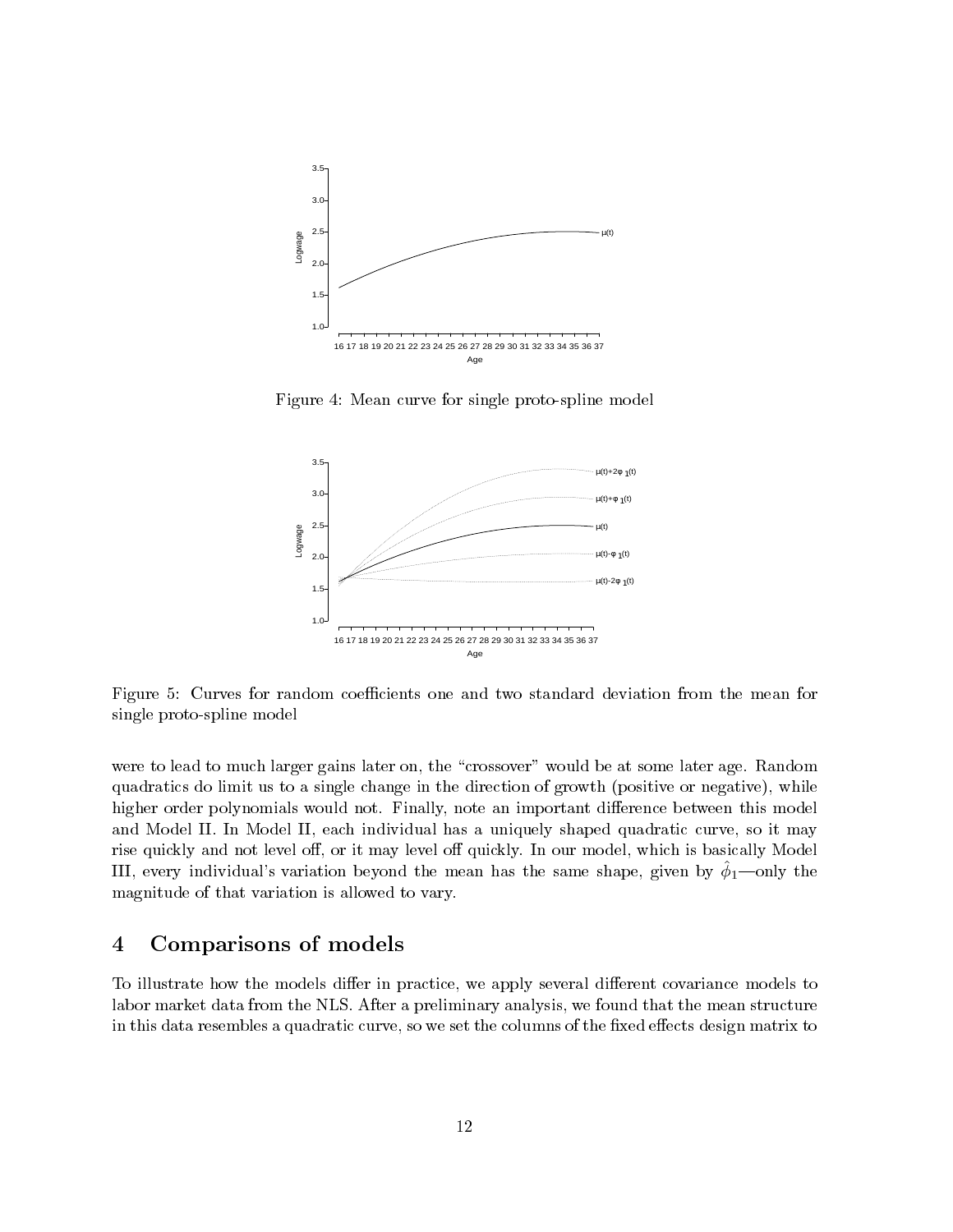

Figure 6: Fitted latent curve for single proto-spline model

correspond to constant, linear and quadratic growth over time.<sup>9</sup> More complex mean structures could describe the influence of additional covariates on aggregate wage growth; our goal in this study is to understand the degree of long-term wage stratication, so the overall divergence of these curves over time in comparable samples yields important substantive information. Next, we must select a form for the structured portion of the variation. For wage data, the structured portion consists of long-term, or permanent, differences between wage trajectories.

We will compare three models. The first is a random quadratic mixed effects model similar to Model II and to that used by Bernhardt, et al. (1997) in their analyses. The second is a single latent curve proto-spline model, similar to Model III, and the third is an extension of proto-spline models that includes a second non-orthogonal latent curve. Beyond the structural variation just described, the residual variation is modeled simply as independent error with constant variance.

#### 4.1 Random Quadratics

The strength of a random quadratic model, such as that given by (12) is the flexibility provided by the three random coefficients,  $\delta_{1i}$ ,  $\delta_{2i}$  and  $\delta_{3i}$ . Note that the quadratic basis we use is an orthogonalized and normalized version of  $(1, t, t^*)$ , which is also the fixed effects basis. These coefficients are globally constrained to come from a multivariate Gaussian density. This choice yields a broad range of curves of various shapes and intensities. This distributional form does, however, require that there are no clusters of curves, or other multimodalities.

We assume that the  $\alpha$  are distributed as  $\alpha$ ,  $\alpha$ ,  $\alpha$ , where  $\alpha$  is a completely unificated 3  $\alpha$  . covariance matrix defined by six distinct parameters. We fit the model using maximum likelihood estimation, and find that

$$
\hat{G} = \left(\begin{array}{ccc} +2.019 & +0.899 & -0.265 \\ +0.899 & +1.312 & +0.096 \\ -0.265 & +0.096 & +0.529 \end{array}\right)
$$

 $^9$ Note that we orthogonalize and normalize these basis vectors, so instead of a vector of ones, the first column is a vector consisting entirely of  $1/\sqrt{22}$ , based on the 22 ages from 16 to 37.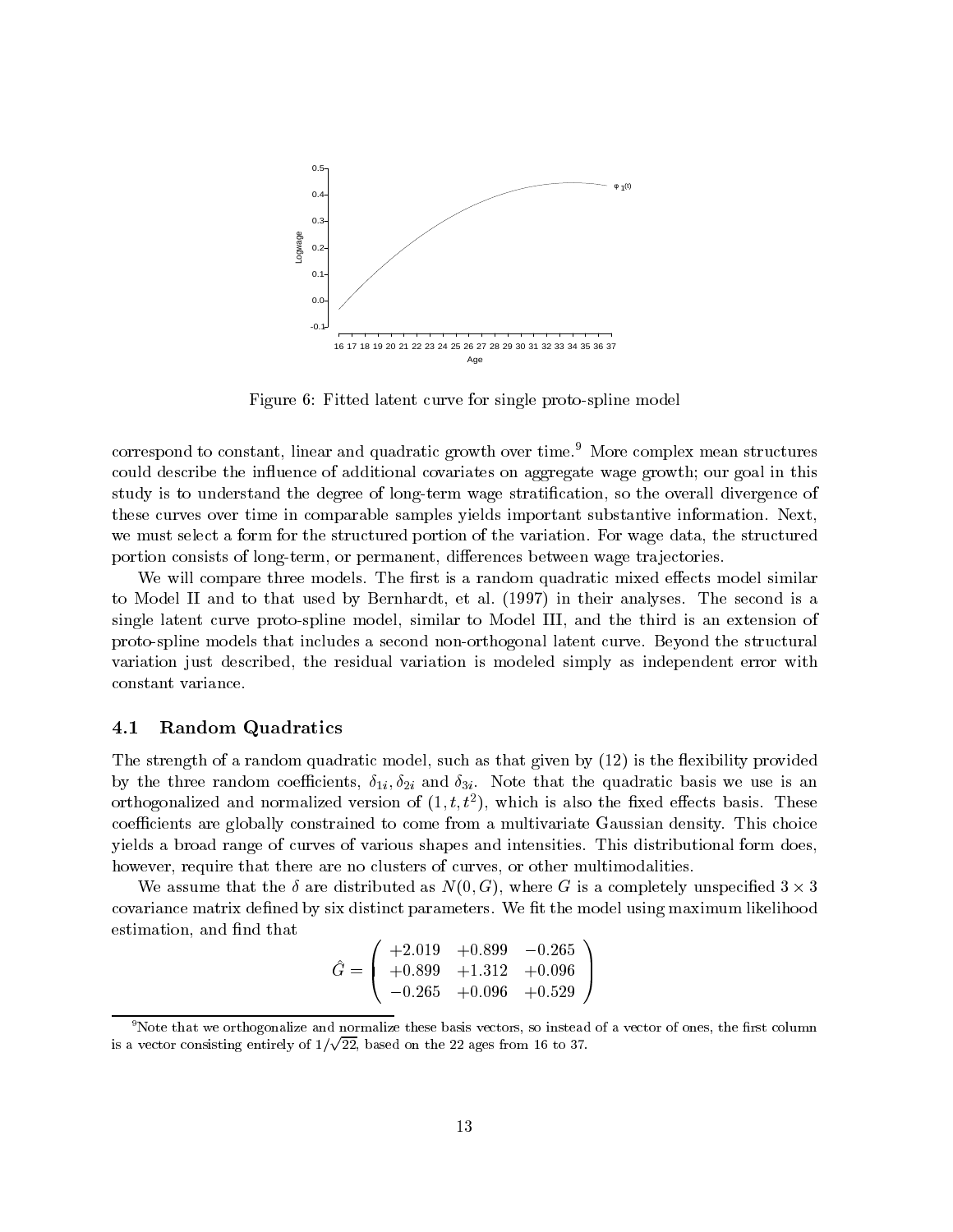and  $\sigma_{\epsilon}^2 = 0.0719.1$  Unfortunately, these results are somewhat hard to interpret. The structured portion of the covariance is given by  $ZGZ^{\pm}$ , where  $Z$  is the random effects design matrix. Since the rows of  $Z$  correspond to the subject's age, this matrix product describes individual wage differences at each age and how they relate to each other. For example, the diagonal of  $Z\ddot{G}Z^T$ represents the structured, or permanent, wage variance at each age. These values are plotted against age in Figure 7 below. The initially larger variance at the earliest ages indicates some



Figure 7: Permanent wage variance for random quadratic model

initial stratification between individual trajectories that seems to diminish by age 20, only to increase substantially from that point forward, with a dramatic rise after age 32. Had permanent differences in trajectories been limited to an intercept shift, this graph would have consisted of a horizontal line some distance above the axis. The result above indicates that wages fan out quite dramatically as individuals age, and gives some indication of how the process accelerates. We can infer that the trajectory fans out as a whole because the partition is based on a model employing a continuous curve for the "signal" portion of the trajectory.

### 4.2 Single latent curve proto-spline

In this model, we assume that most of the structured variation takes a specific form, but we let the exact shape be determined by the data. The explicit model is

$$
Y_i(t) = X(t)\beta + \delta_i \phi_1(t) + \epsilon_i(t), \qquad (16)
$$

where  $\phi_1$  is the single latent curve, assumed to lie in the space of quadratic curves, and  $\delta_i$  is the random coefficient for the  $i^{\ldots}$  individual. This is the same model as the one used for our illustrative example in Section 3.6. A look at Figure 5 (previous page) reveals the strength of this model. A wide range of outcomes are easily represented by the mean plus a random multiple of the single latent curve,  $\varphi$ ]. Figure 6 (previous page) displays this curve for the recent cohort.

In this figure, the interpretability of these longitudinal data models becomes apparent. The single latent curve reveals most of what we need to know about structured variation. Contrast  $\frac{1}{2}$  to the covariance matrix  $\alpha$ , which along with design matrix  $z$  provides the equivalent

 $10$ Differences in these findings and those presented by Bernhardt, et al. (1997) are due to a different choice for the quadratic basis, but are otherwise comparable.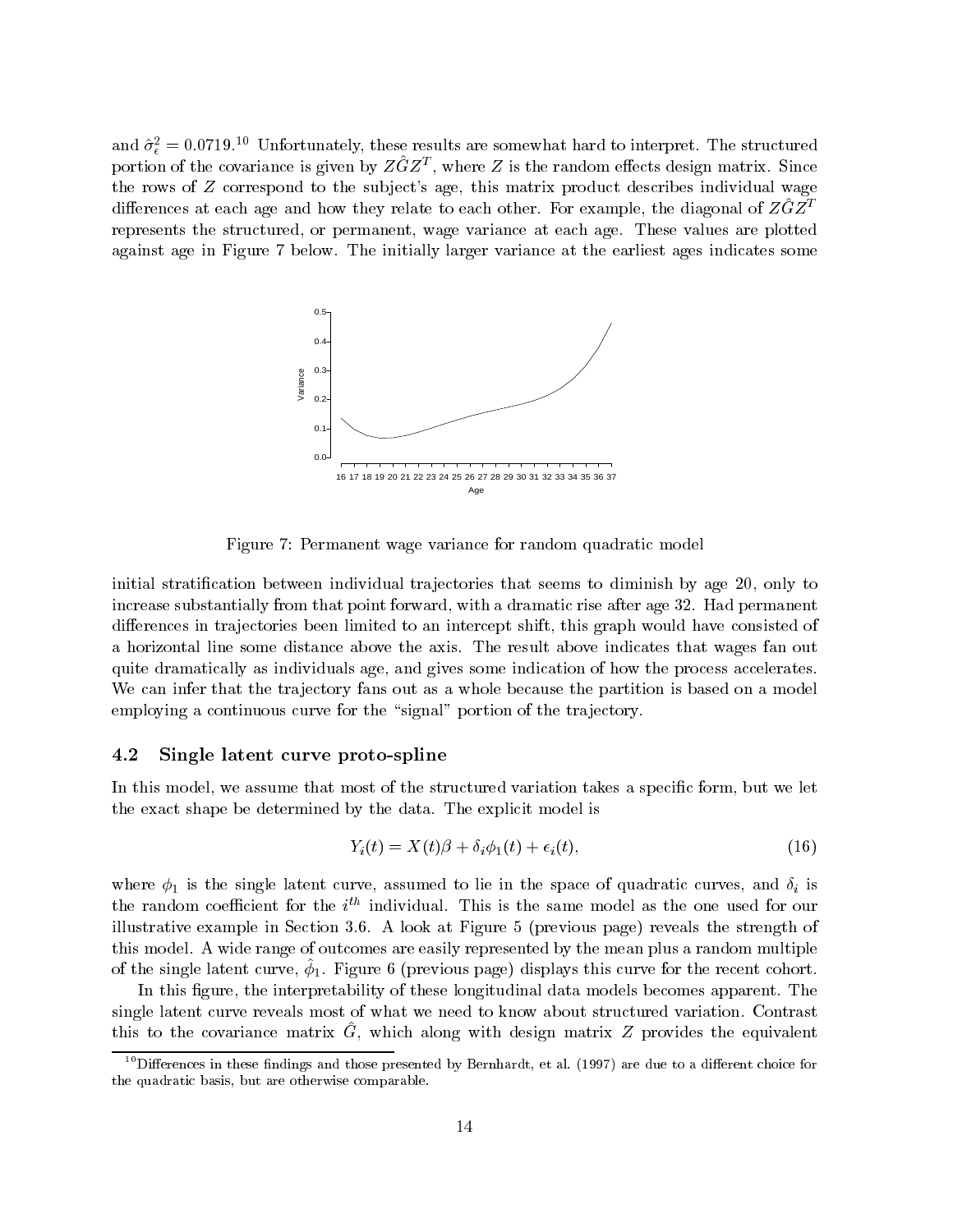information in a less accessible form. The random coefficient on our proto-spline model is standard Gaussian, so we have an immediate sense of the range of impact of the single latent curve.

The restriction to a single latent curve does limit our ability to model more complex structured variation. In Figure 8 below, we see that the permanent variation, the squared version of  $\varphi_1,$  describes a very simple growth structure.  $-1$  wo features stand out in comparison to random  $$ quadratic models: the permanent variation starts out lower at the youngest ages and it does not grow as dramatically as individuals age. We believe that the initial variation is less important from a likelihood perspective, so it is effectively being ignored in the estimation process. Had we used a higher order polynomial, we might have discovered persistent initial wage differences. If this were the case, we would expect  $\varphi_1$  to begin higher, possibly decrease somewhat and then increase again, in a shape similar to the permanent variance graph from the random quadratic model.



Figure 8: Permanent wage variance for single latent curve model

#### 4.3 Double latent curve model

The limitations of a single curve model prompts us to explore a model with two latent curves. Fitting such a model under the pure proto-spline formulation would require the fitted curves to be orthogonal, and this restricts the function spaces in which each may lie. We propose a new model that effectively "reuses" the basis for each latent curve. The model, abstractly, is given by

$$
Y_i(t) = X(t)\beta + \delta_{1i}\phi_1(t) + \delta_{2i}\phi_2(t) + \epsilon_i(t),\tag{17}
$$

where  $\phi_1$  and  $\phi_2$  are latent curves and  $\delta_{1i}$  and  $\delta_{2i}$  are i.i.d. standard Gaussian random coefficients. We construct each curve from the same basis.

$$
\phi_{\nu}(t) = \sum_{j=1}^{T} \eta_{\nu j} \psi_j(t),\tag{18}
$$

 $^{11}{\rm The\,p\,ern}$  variance calculation is straightforward in this case because the random coefficient  $\delta_i$  is standard Gaussian.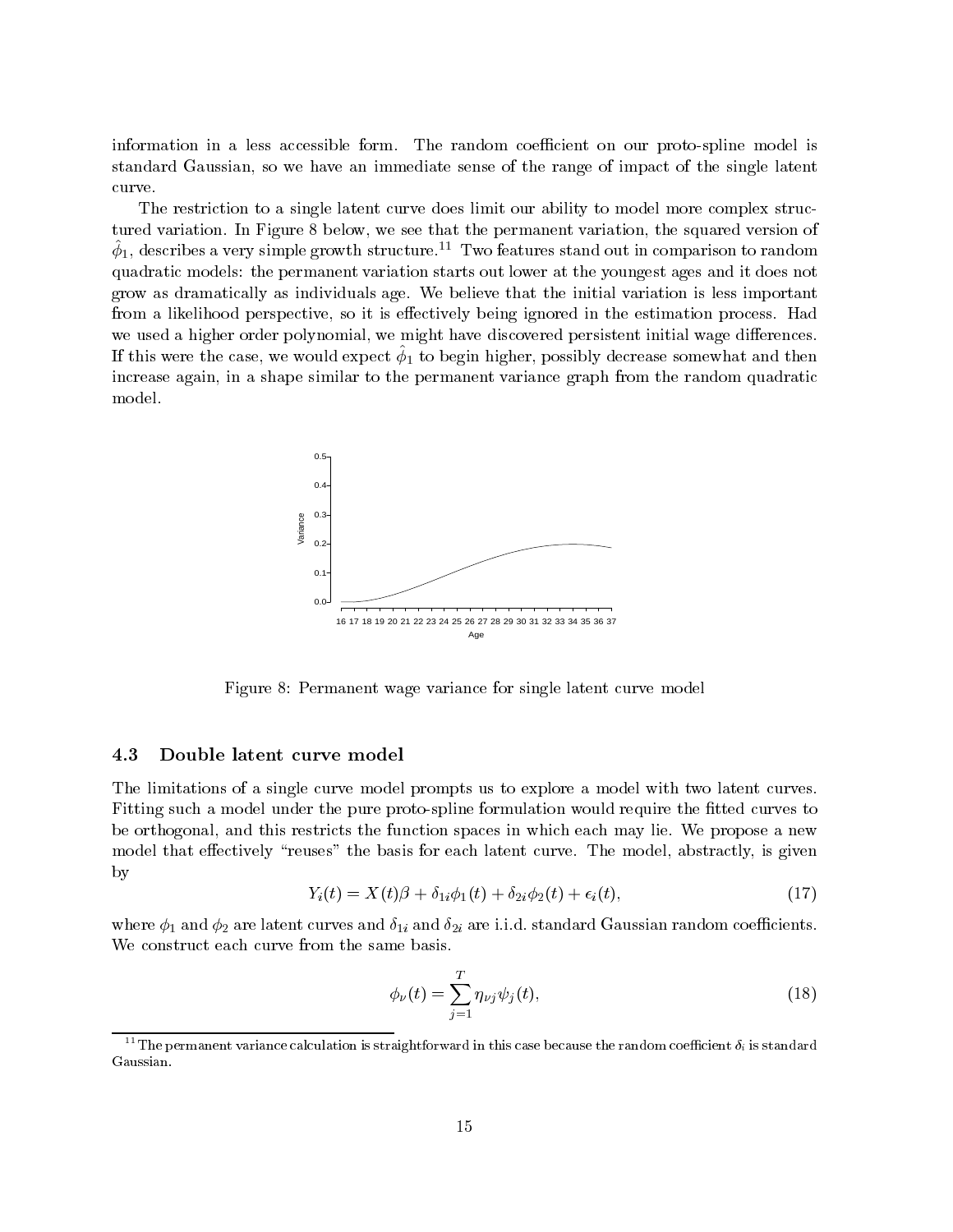with  $\nu = 1$  or 2, effectively doubling the number of parameters used by the single latent curve model. After adding some identiability constraints to our estimation procedure, we are able to fit this more complex model.

The double latent curve model can best be understood as the combination of a common mean process and two independent "shocks" taking some functional form. We choose to continue to employ the space of quadratic polynomials for ease of exposition. Looking at Figure 9, we find that the fitted curves are quite different from each other. These are the forms for the two shocks,  $\varphi$  and  $\varphi_2$ . We see that  $\varphi_1$  is quite similar to its counterpart in the single latent curve model, although it starts out further below the origin. The latter feature will induce greater permanent variation at the youngest ages, and then this will subside, as the curve crosses the origin between ages 18 and 19 (contrast this to the crossing at age 17 in the single curve model). The second curve introduces a whole new feature to the covariation. It appears that individuals who start out earning more are penalized as they age. This is indicated by  $\phi_2$ 's initially positive level of about  $0.2$  at age 16, which sinks to  $-0.3$  by age 37. Of course, negative random coefficients are just as likely as positive ones, so this curve could also represent later growth for young workers who initially accept lower wages. There is mild evidence that this is capturing an "education"  $effect,$ " in which individuals who defer fully entering the labor market (and possibly pursue education or training) benefit with larger wage growth in the long run.<sup>12</sup>



Figure 9: Fitted proto-splines for double latent curve model

The permanent variance partitioning for this model is given in Figure 10, below. By including two curves additively and independently, this model allows for larger early and later year variation. The effects are permanent, in that they persist over the lifetime of a worker, but their independence points to a subtlety of these variance decompositions. Two curves, along with their coefficients describe the systematic portion of a trajectory, but the independence of the coefficients severs any link between the two. In terms of generating mechanisms, this only makes sense if two different features of the wage growth process are being captured, such as an overall growth (often attributed to returns to job tenure and experience), and an education effect.

The above comment points to a limitation of the random quadratic model. Namely, it is hard to describe an underlying process (often thought of as a latent characteristic) that is driving the

 $^{12}$ This effect was based on an analysis of the final level of education attained by each individual and the predicted value of the coefficient  $v_{2i}$  of  $\varphi_2$ .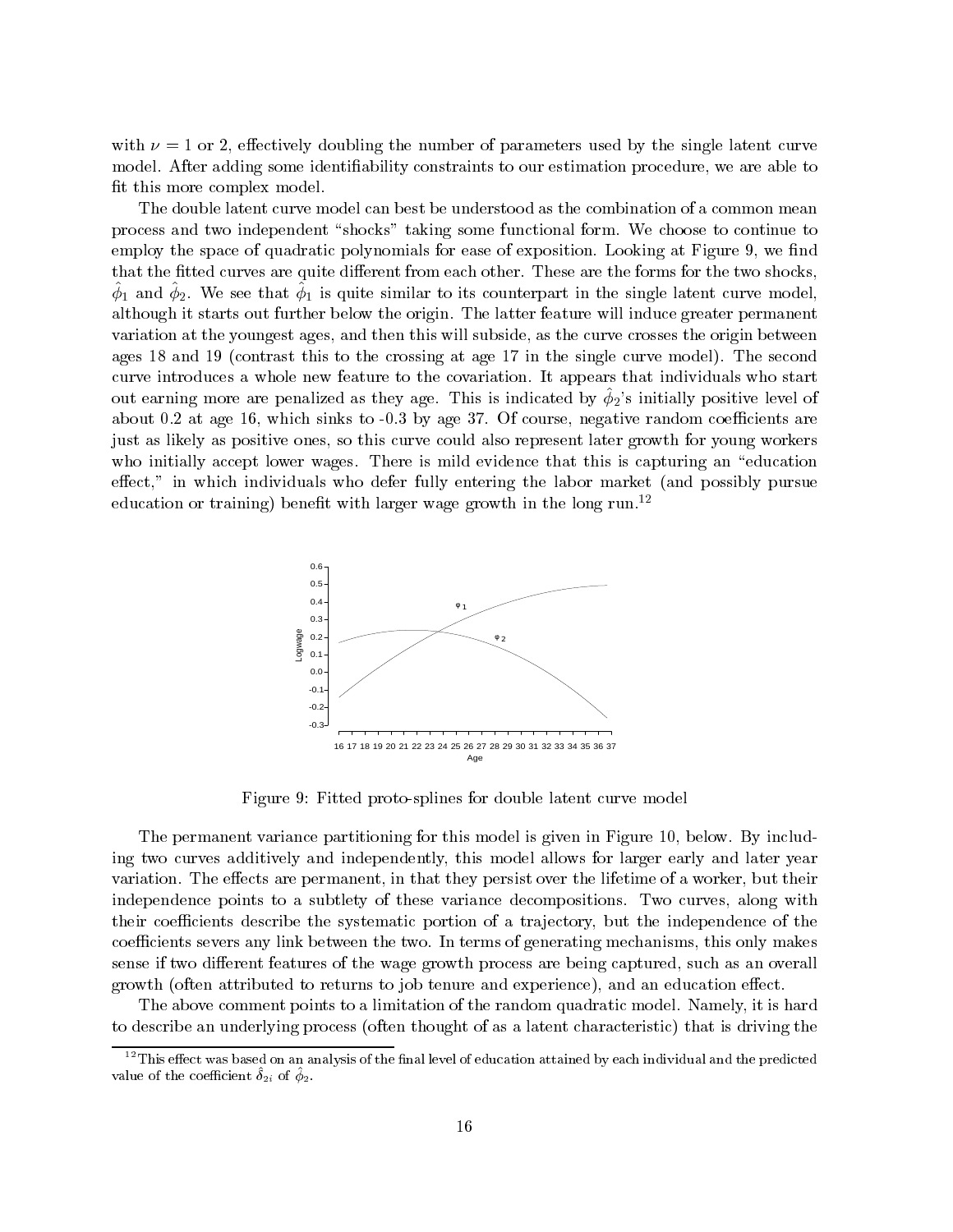

Figure 10: Permanent wage variance for double latent curve model

three coefficients forming the curves. It is hard to imagine that a social or economic generating mechanism involves intercept, slope and acceleration components. The latent curve models provide simpler explanations, which is an advantage in this case.

#### 4.4 Comparing variance partitions

While related, these three models provide different variance decompositions. We display the permanent variation plots in Figure 11, below, and include 95% condence intervals at each age. We discuss the construction of those intervals in Section  $A.1$  of the appendix. Notable differences exist for the youngest and oldest ages, with strong agreement in the middle range. The single latent curve model does not pick up structured wage variation at the youngest ages. If initial differences in wages persist during the youngest ages, but then diminish, then this model will have to choose between the initial and later year effects, and since the latter are larger, they  $t$  tend to dominate. The double proto-spline moder picks up this extra variation in  $\varphi_2$ , and this is reflected in larger permanent variance for the younger ages. The random quadratic model picks up more variation in both younger and older ages and labels it permanent. We contend that the additional flexibility of the random quadratic model allows it to follow the raw data more closely, capturing less rigid forms of variation. This is indirectly confirmed by examining the residual variation, which is 0.072 for random quadratics, and 0.078 and 0.098 for double and single latent curve models, respectively.

Below we present the variance decomposition for each cohort to address an important question. While each model partitions the variance differently, do these differences have substantive impact? That is, how sensitive are the answers to the substantive questions to the choice of model? Even though any model we use will only be an approximation, the social phenomena may manifest themselves in such a way that their detection and measurement is fairly insensitive to the choice of model.

In Figures 12 through 14 below, we display the model-based permanent variance for each model along with  $95\%$  confidence intervals at each age. All of the models indicate a significantly larger permanent variance in the recent cohort, starting sometime in the mid-twenties. The difference is most dramatic in the random quadratic model and least so in the single latent curve model. There is some between-model discrepancy in what portion of the variance is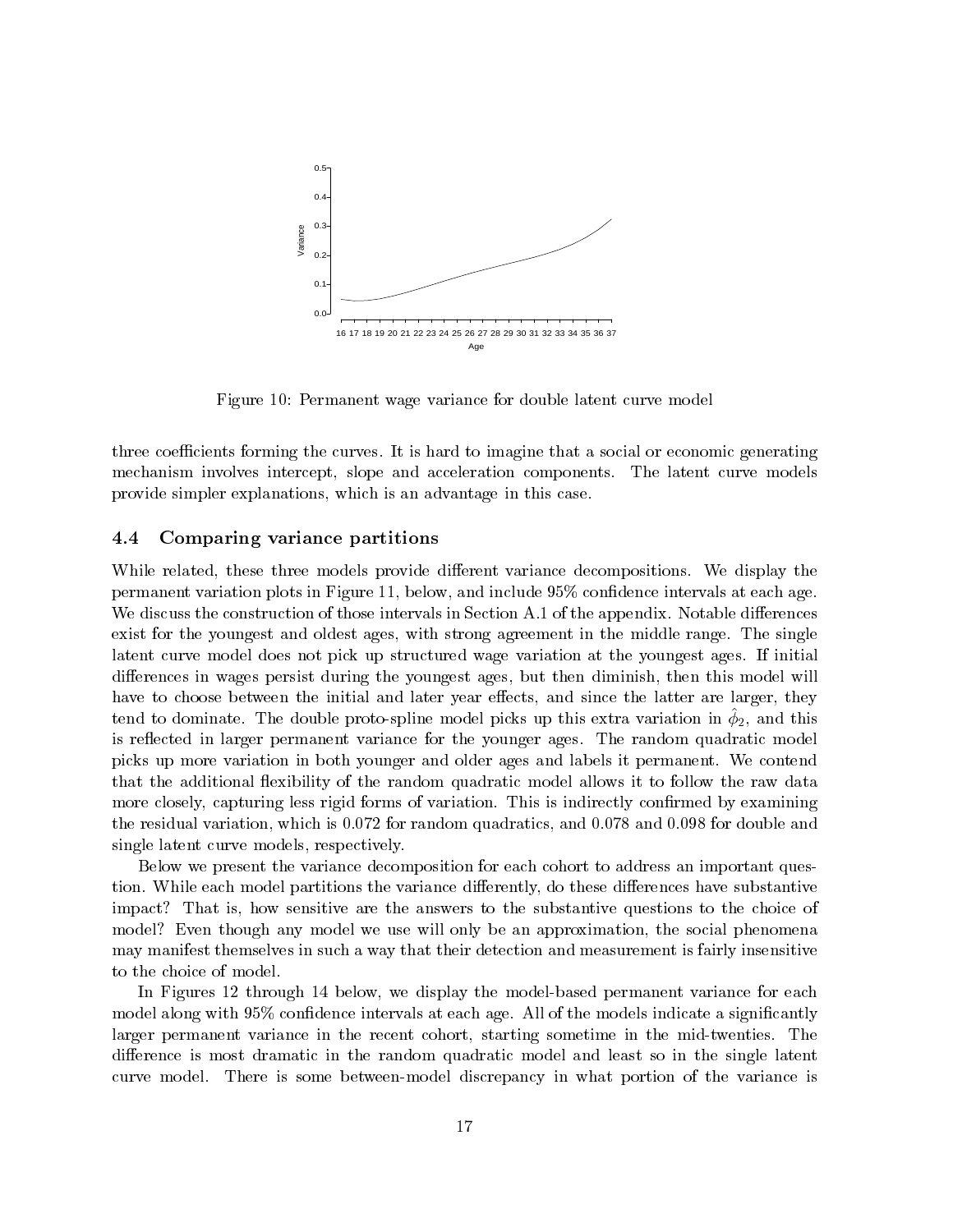

Figure 11: Permanent wage variance for all three models

permanent at the youngest ages, and in how the cohorts differ. Both latent curve models describe a crossover, in which the original cohort starts out more stratied until the early twenties, at which point the opposite it true. The random quadratic model posits that both cohorts are more permanently stratied initially and that the magnitude is comparable. If we were interested in the absolute magnitude of permanent wage stratification, we would look more closely at these models and determine which is more justied on substantive grounds. If we were concerned about wage stratification at the younger ages, then these models tell different stories, so a deeper understanding of each model's characteristics is warranted.



Figure 12: Permanent wage variance for random quadratic model

### 4.5 Discussion of ndings

All three of these models found a signicant increase in permanent wage variation in the recent cohort for the older ages. But the magnitude of these differences varied greatly between models, and strong differences in comparative partitions exist at the younger ages.

Since the random quadratic model labeled more variation as permanent, it may be overfitting, in some sense. The flexibility of random quadratics admits even a U-shaped curve (for some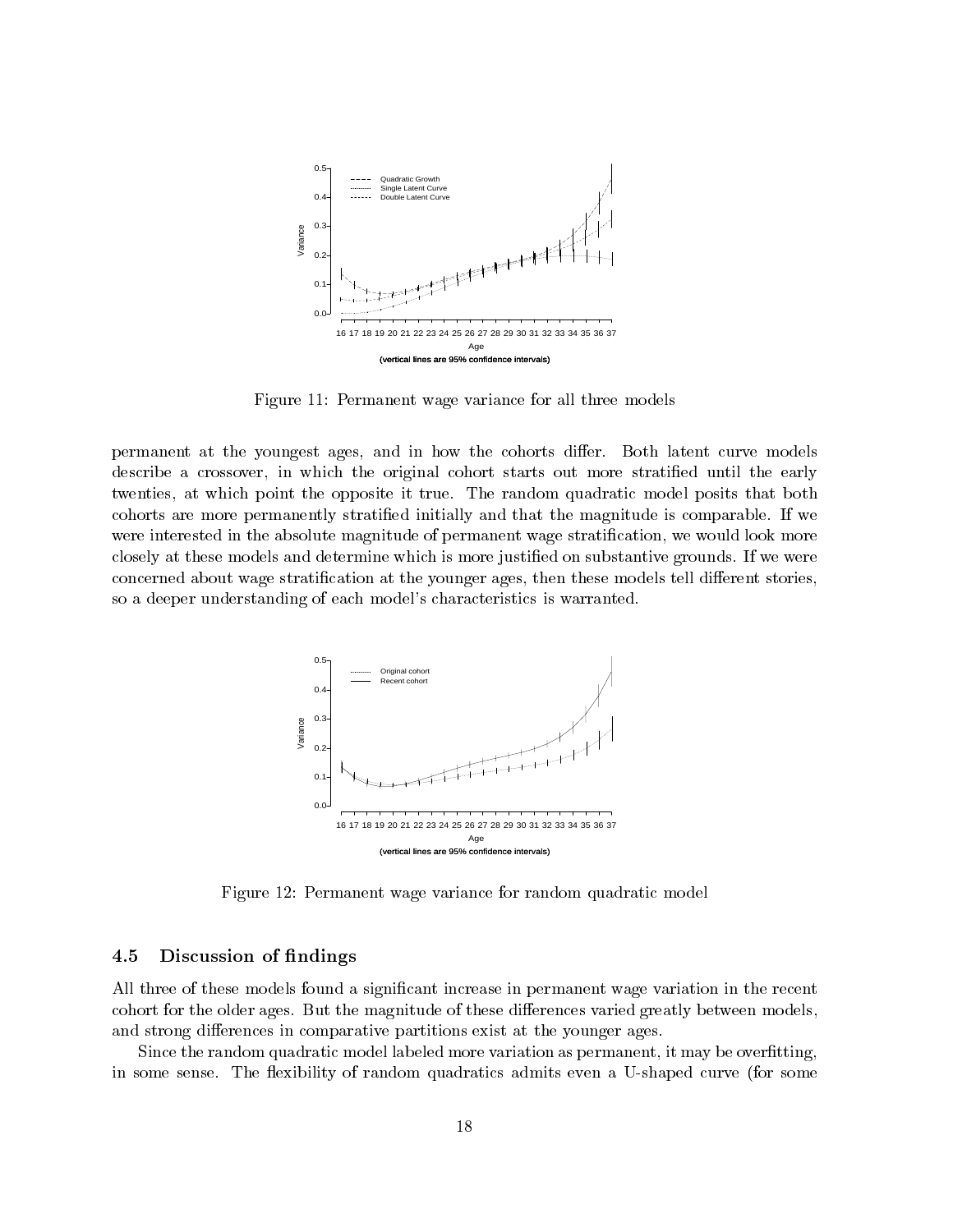

Figure 13: Permanent wage variance for single latent curve model



Figure 14: Permanent wage variance for double latent curve model

individuals and not others), but is it desirable to use such a shape to describe *permanent* wage gains? U-shaped curves, in which initial and final wages are nearly identical, involve a shift in the direction of wage change, from loss to gain, so in what sense is this indicative of a permanent, or lasting, trend? We must understand how the choice of model is reflected in the variance partition if we intend to make an informed assessment of social phenomena.

Latent curve models stand out as conservative approaches to variance partitioning. They are highly interpretable, with independent components acting as shocks to the process. The shocks may be readily interpretable in the context of the generating mechanisms for the social processes under study. They offer a handy form of rigidity compared to random quadratic models, yet are inherently adaptive to overall patterns of structured variation. Thus, these models can be viewed as excellent foils to the classical random quadratic model.

All three of the models describe the structured portion of variance in such a way that "permanent" is a reasonable label to apply. That is, the model describes smooth versions of the curves in space that are reasonable attempts to separate signal from noise, and the signal is nonstochastic, conditional on the parameters that describe it. The differences in these definitions allow different aspects of variation to be identified.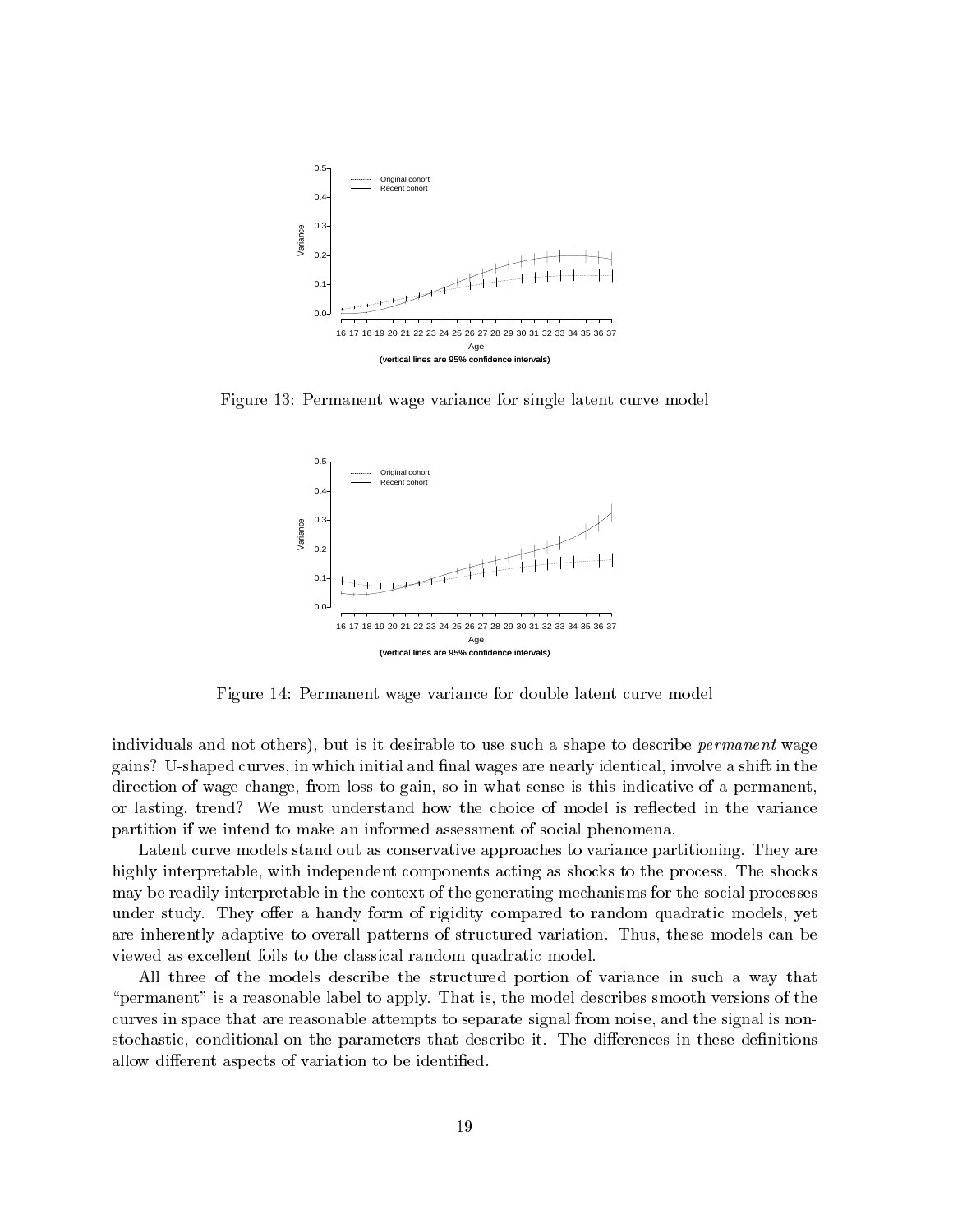#### **Conclusion**  $\overline{5}$

#### $5.1$ 5.1 Summary

We embarked on this analysis to determine how different models for covariance affect variance component partitioning. Along the way, we introduced a new class of latent curve models, protosplines, that offer an interpretable paradigm for describing covariation, which is well-suited to formulating substantive questions directly. These models locate persistent covariance structure and reflect it in the shape and size of latent curves. We view proto-splines as covariance function smoothers; they are non-parametric in the sense that the estimated curve lies in a function space, yet the model formulation provides a straightforward interpretation of the curves that is often missing in other non-parametric techniques. In the model formulation, the researcher imposes a class of functions to capture substantively meaningful structure. The restriction to a particular class of functions forces proto-spline models to be conservative in the way they fit the data, making them much less susceptible to \following noise." This makes them invaluable in comparisons with more traditional models; the ways in which they differ point out characteristics of each, with the clearly defined behavior of our models acting as a foil for the others.

#### $5.2$ Future work

In future work, we will consider relaxing the independence assumption for the proto-spline model class. For example, our double latent curve model could include a term for the correlation between curves. This extension would open up the possibility of very different latent curves. since the independence constraint ultimately lowers the likelihood of certain shapes for the fitted curves. Including more complex residual structures, such as age-specific variances, as a check on the homogeneous variance assumption could prove useful.

Relaxing the Gaussianality assumption is worth investigating, but we would limit this to forms that remain interpretable, such as parametric forms. One approach that has been suggested by several researchers is a latent class, or mixture formulation (see Clogg 1995, Baneld and Raftery 1993, Muthen and Shedden 1998, Xu, et al. 1996). Under this paradigm, individuals belong to *one* latent class, and then conditional on class membership they follow a certain structure. This remaining structure could be flexibly captured in the proto-spline models just introduced.

In work in progress, we are examining diagnostics for these models in greater detail. Model selection criteria such as AIC (Akaike 1974) and BIC (Schwarz 1978) can be applied here. These are discussed in Vonesh and Chinchilli (1998) and Pinheiro et al. (1994). Recent extensions to the AIC discussed in Simonoff and Tsai (1999) appear to be especially promising in the context of these variance component models. An alternative to model selection is the use of Bayesian model averaging (Hoeting et al. 1998). A developed set of diagnostic techniques will add to our understanding of how each model captures and partitions variation.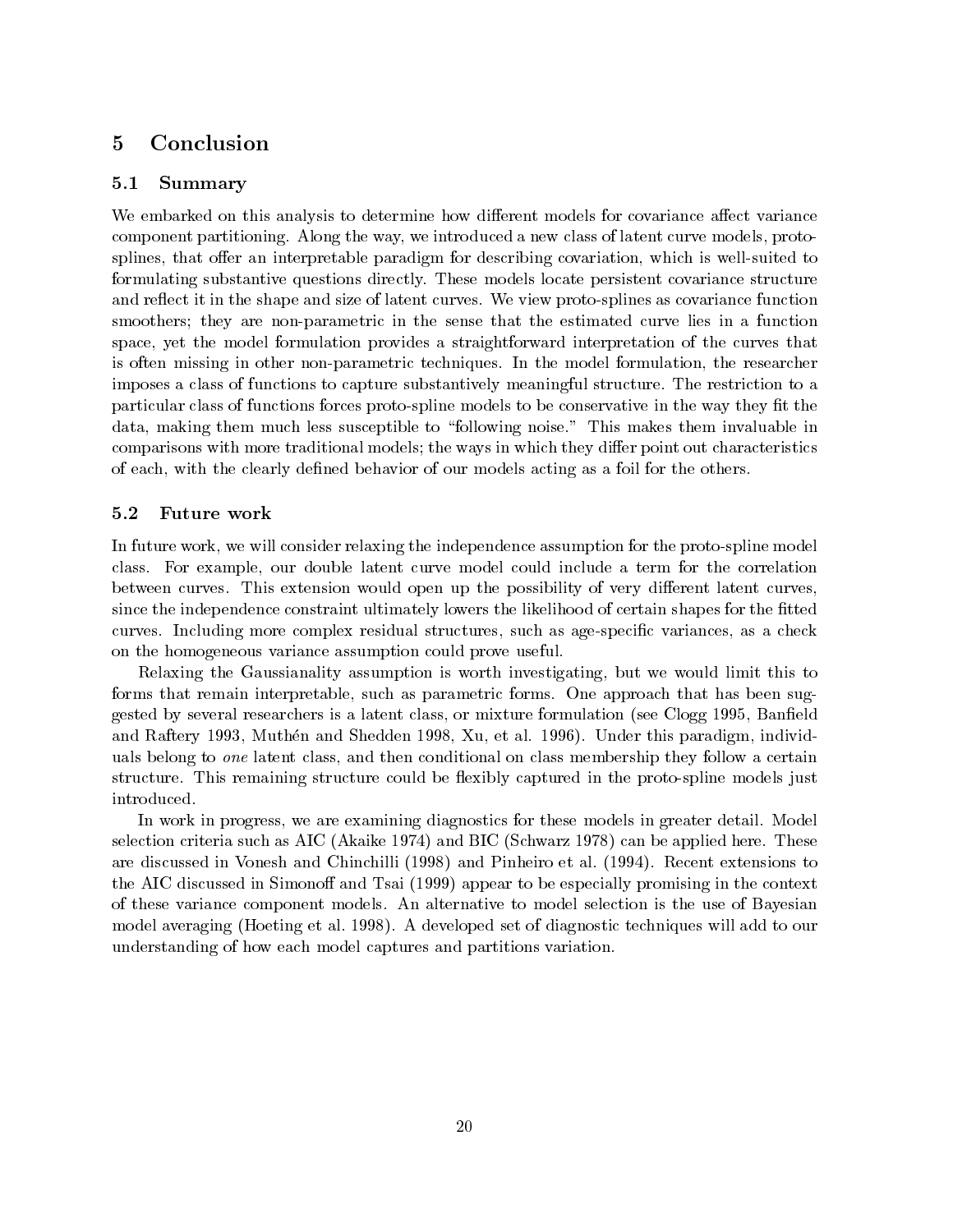# A Appendix

### A.1 Construction of confidence intervals

Condence intervals for the model-based variances, such as the permanent variation, are constructed from the asymptotic covariance matrix of the model parameters. For proto-spline models, explicit forms for these covariance matrices are given in Scott and Handcock (1998). The construction begins by finding the variance associated with each point on the latent curve. Each curve is a linear combination of a set of basis functions, with the coefficients specified by the model parameters. If these coefficients are given by column vector  $\ell \equiv (\eta_{\nu 1},\ldots,\eta_{\nu_T})$  , the basis functions by matrix  $Z = [\psi_1, \ldots, \psi_T]$  and the asymptotic covariance matrix of  $\ell$  by H, then the resulting latent curve is given by  $\varphi_{\nu} = Z \ell$  and the covariance of Z $\ell$  is ZHZT. So the variance of the estimate of the curve  $\varphi_y$  at each time point (and their covariances) are contained in the diagonals (and on-diagonal elements) of  $Z \pi Z^\ast$  . Connuence intervals for the permanent variance (the squared value of the curve estimate) at a particular time point can be constructed via a delta-method approximation involving that same asymptotic covariance matrix.<sup>13</sup>

# References

- [1] Akaike, H. (1974) A New Look at the Statistical Model Identication. IEEE Transactions on Automatic Control, 19, 716-723.
- [2] Baker, M. (1997). Growth-Rate Heterogeneity and the Covariance Structure of Life-Cycle Earnings. Journal of Labor Economics, 15, 338-375.
- [3] Baneld, J. D. and Raftery, A. E. (1993). Model-Based Gaussian and Non-Gaussian Clustering. Biometrics, 49, 803-821.
- [4] Bernhardt, A., Morris, M., Handcock, M. and Scott, M. (1997). Work and Opportunity in the Post-Industrial Labor Market. Final report to the Russell Sage and Rockefeller Foundations. Institute on Education and the Economy, Columbia University New York.
- [5] Brumback, B. A., and Rice, J. A. (1998). Smoothing Spline Models for the Analysis of Nested and Crossed Samples of Curves. Journal of American Statistical Association 93, 961-976.
- [6] Brumback, B. A. (1996). Statistical Models for Hormone Data. Ph.D Thesis, University of California, Berkeley.
- [7] Clogg, C. C. (1995). Latent Class Models. In G. Arminger, C. C. Clogg and M. E. Sobel (eds.), Handbook of Statistical Modeling for the Social and Behavioral Sciences, 311-359. Plenum Press.
- [8] Cressie, N. (1991). Statistics for Spatial Data. New York: Wiley.

 $^{13}$ Confidence intervals for extra-mean variation for random quadratic models involve a slightly different calculation and will not be discussed in this paper.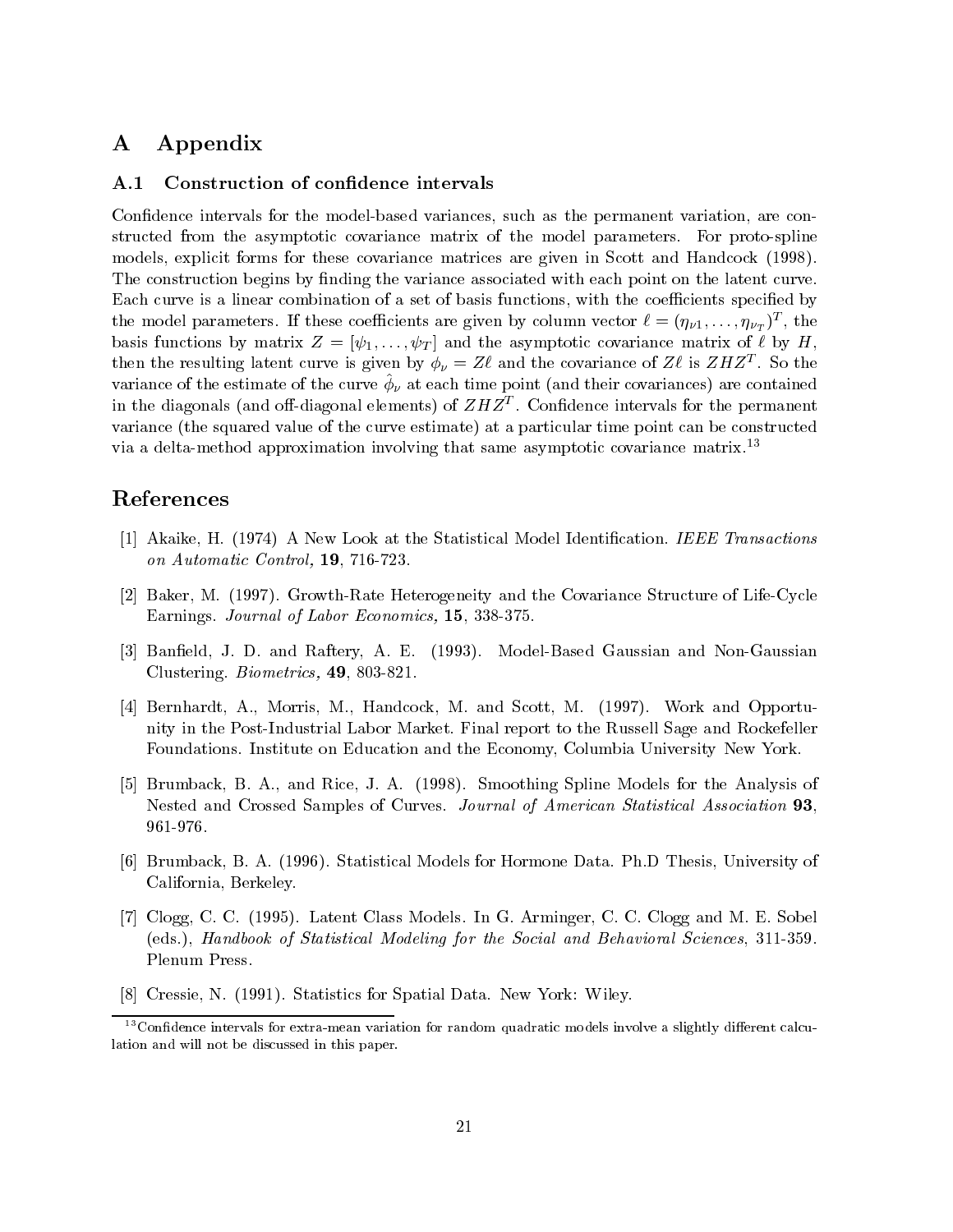- [9] Davidian, M., and Gallant, A. R. (1993). The Nonlinear Mixed Effects Model with a Smooth Random Effects Density. Biometrika, 80, 475-488.
- [10] Diggle, P. J. and Verbyla, A. P. (1998). Nonparametric Estimation of Covariance Structure in Longitudinal Data. Biometrics, 54, 401-415.
- [11] Diggle, P. J., Liang, K. Y., and Zeger, S. L. (1994). Analysis of Longitudinal Data. Oxford University Press.
- [12] Flury, B. D. and Tarpey, T. (1993). Representing a Large Collection of Curves: A Case for Principal Points The American Statistician, 47, 304-306.
- [13] Gasser, T., Hall, P. and Presnell, B. (1998). Nonparametric Estimation of the Mode of a Distribution of Random Curves. Journal of the Royal Statistical Society, Series B, 60, 681-691.
- [14] Gottschalk, Peter and Moffit, Robert (1994). The Growth of Earnings Instability in the US Labor Market. Brookings Papers on Economic Activity, 2, 217-272.
- [15] Green, P. J. and Silverman, B. W. (1994). Nonparametric Regression and Generalized Linear Models: A Roughness Penalty Approach. London: Chapman and Hall.
- [16] Haider, Steven (1996). Earnings Instability and Earnings Inequality in the United States: 1967-1991. Manuscript, University of Michigan.
- [17] Hoeting, J. A., Madigan, D., Raftery, A. E. and Volinsky, C. T. (1999). Bayesian Model Averaging. Statistical Science, forthcoming.
- [18] Jones, M. C. and Rice, J. A. (1992). Displaying the Important Features of a Large Collection of Similar Curves. The American Statistician, 46, 140-145.
- [19] Jones, M. C. (1990). Serial Correlation or Random Subject Effects? Communications in Statistics Series B, 19(3), 1105-1123.
- [20] Longford, N. T. (1993). Random Coefficient Models New York: Oxford.
- [21] Meredith, W. and Tisak, J. (1990). Latent Curve Analysis. Psychometrika, 55, 105-122.
- [22] Muthén, B. and Shedden, K. (1998). Finite Mixture Modeling with Mixture Outcomes using the EM Algorithm. Biometrics (forthcoming)
- [23] Pinheiro, J. C., Bates, D. M., and Lindstrom, M. J. (1994). Model Building for Nonlinear Mixed Effects Models Technical Report 931, University of Wisconsin, Madison, Dept. of Statistics.
- [24] Ramsay, J. O. and Silverman, B. W. (1997). Functional Data Analysis. New York: Springer.
- [25] Rice, J. A. and Silverman, B. W. (1991). Estimating the Mean and covariance Structure Nonparametrically when the Data are Curves. Journal of the Royal Statistical Society Series B, 53, 233-243.